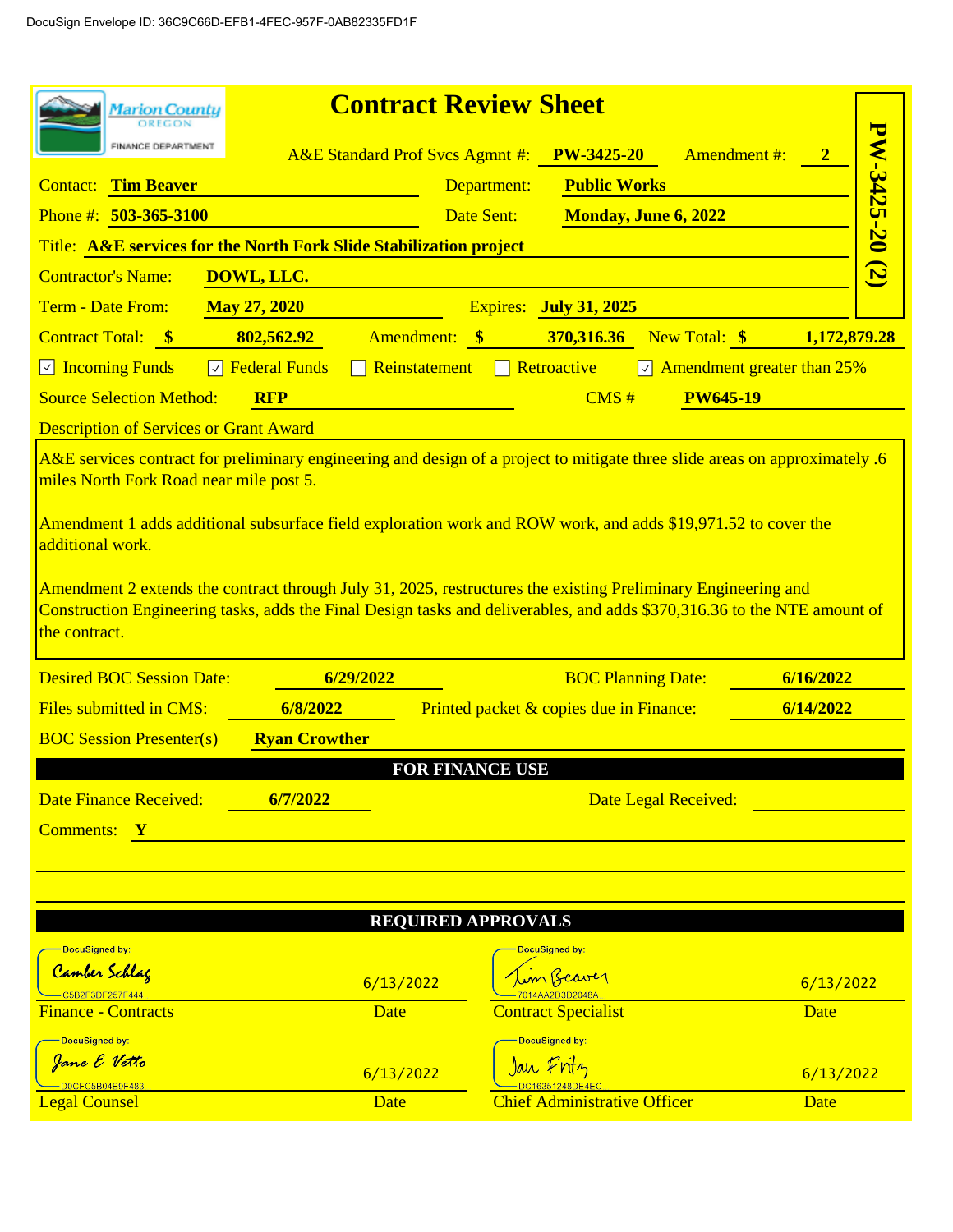| Iarion<br>County<br>OREGON                                                                                                                                                                                                                                                                                                                                                                                                                                                                                                              | MARION COUNTY BOARD OF COMMISSIONERS<br><b>Board Session Agenda Review Form</b>                                                                                                                                                                                                                                                                                                                                                                                                                                                                                                                           |                                 |        |              |                |       |
|-----------------------------------------------------------------------------------------------------------------------------------------------------------------------------------------------------------------------------------------------------------------------------------------------------------------------------------------------------------------------------------------------------------------------------------------------------------------------------------------------------------------------------------------|-----------------------------------------------------------------------------------------------------------------------------------------------------------------------------------------------------------------------------------------------------------------------------------------------------------------------------------------------------------------------------------------------------------------------------------------------------------------------------------------------------------------------------------------------------------------------------------------------------------|---------------------------------|--------|--------------|----------------|-------|
|                                                                                                                                                                                                                                                                                                                                                                                                                                                                                                                                         | Meeting date: Wednesday, June 29, 2022 at 9:00 am                                                                                                                                                                                                                                                                                                                                                                                                                                                                                                                                                         |                                 |        |              |                |       |
| Department:<br>Public Works                                                                                                                                                                                                                                                                                                                                                                                                                                                                                                             |                                                                                                                                                                                                                                                                                                                                                                                                                                                                                                                                                                                                           | Agenda Planning Date: 6/16/2022 |        |              | Time required: | 5 min |
| Audio/Visual aids<br>M                                                                                                                                                                                                                                                                                                                                                                                                                                                                                                                  | Powerpoint                                                                                                                                                                                                                                                                                                                                                                                                                                                                                                                                                                                                |                                 |        |              |                |       |
| Contact:<br><b>Ryan Crowther</b>                                                                                                                                                                                                                                                                                                                                                                                                                                                                                                        |                                                                                                                                                                                                                                                                                                                                                                                                                                                                                                                                                                                                           |                                 | Phone: | 503-365-3112 |                |       |
| Department Head Signature:<br>Brian Meliolas<br>9793BA7ACD6D443                                                                                                                                                                                                                                                                                                                                                                                                                                                                         |                                                                                                                                                                                                                                                                                                                                                                                                                                                                                                                                                                                                           |                                 |        |              |                |       |
| <b>TITLE</b>                                                                                                                                                                                                                                                                                                                                                                                                                                                                                                                            | North Fork Road Slide Stabilization - Professional Services Agreement Amendment Number 2 for DOWL,<br>LLC                                                                                                                                                                                                                                                                                                                                                                                                                                                                                                 |                                 |        |              |                |       |
| In 2015, Public Works applied for a Federal Lands Access Program (FLAP) grant through the Federal<br>Issue, Description &<br>Background<br>Highway Administration (FHWA) Western Federal Lands Highway Division (WFLHD) to repair three<br>landslides on North Fork Road. The application offered options to repair any or all of these slides.<br>During preliminary design, it was determined the project budget was only sufficient to mitigate one of<br>the three slides, and it was determined that landslide #2 is the priority. |                                                                                                                                                                                                                                                                                                                                                                                                                                                                                                                                                                                                           |                                 |        |              |                |       |
|                                                                                                                                                                                                                                                                                                                                                                                                                                                                                                                                         | The project purpose is to mitigate the movement of landslide #2 and reconstruct that portion of North<br>Fork Road near milepost 5. The reconstructed roadway will be 22 feet wide consisting of asphalt<br>concrete pavement and will have 2-foot-wide gravel shoulders. Miscellaneous work including, but not<br>limited to, culverts, road signs, striping, guardrails and a shear key buttress will be required to achieve<br>the project purpose.                                                                                                                                                    |                                 |        |              |                |       |
|                                                                                                                                                                                                                                                                                                                                                                                                                                                                                                                                         | The engineering consultant has prepared an initial Design Acceptance Package, which analyzes the<br>feasibility of the project, includes a preliminary design, environmental permitting, and a cost estimate.<br>This amendment will authorize the engineer, DOWL LLC, to complete final design and ROW acquisition<br>for the project based on the preferred alternative within the Design Acceptance Package. The FHWA has<br>authorized additional federal funds for the final design phase and right-of-way acquisition on the<br>project with Cooperative Agreement No. 6905671950012, Amendment #1. |                                 |        |              |                |       |
| <b>Financial Impacts:</b>                                                                                                                                                                                                                                                                                                                                                                                                                                                                                                               | The total not-to-exceed cost of this Contract Amendment No. 2 is \$370,316.36 This amendment<br>increases to total contract value to \$1,172,879.28 This Project is federally funded with Marion County<br>providing the required matching funds under Cooperative Agreement No. 6905671950012. Necessary<br>funding is authorized in the approved FY2022/23 budget.                                                                                                                                                                                                                                      |                                 |        |              |                |       |
| & External Agencies                                                                                                                                                                                                                                                                                                                                                                                                                                                                                                                     | Impacts to Department Entering into this agreement won't directly impact any other Marion County Departments. The project<br>will benefit the public and Marion County Parks by ensuring access to the lands beyond the slides.                                                                                                                                                                                                                                                                                                                                                                           |                                 |        |              |                |       |
| Options for<br>Consideration:                                                                                                                                                                                                                                                                                                                                                                                                                                                                                                           | 1. Approve and sign the Professional Services Agreement Amd. No. 2 between DOWL, LLC and Marion<br>County.<br>2. Take no action at this time.                                                                                                                                                                                                                                                                                                                                                                                                                                                             |                                 |        |              |                |       |
| Recommendation:                                                                                                                                                                                                                                                                                                                                                                                                                                                                                                                         | The Public Works Department recommends the board choose option 1, allowing the North Fork Road<br>Slide Stabilization project to proceed without delay.                                                                                                                                                                                                                                                                                                                                                                                                                                                   |                                 |        |              |                |       |
| List of attachments:                                                                                                                                                                                                                                                                                                                                                                                                                                                                                                                    | Professional Services Agreement PW-3425-20 Amd. No. 2 between Marion County and DOWL, LLC                                                                                                                                                                                                                                                                                                                                                                                                                                                                                                                 |                                 |        |              |                |       |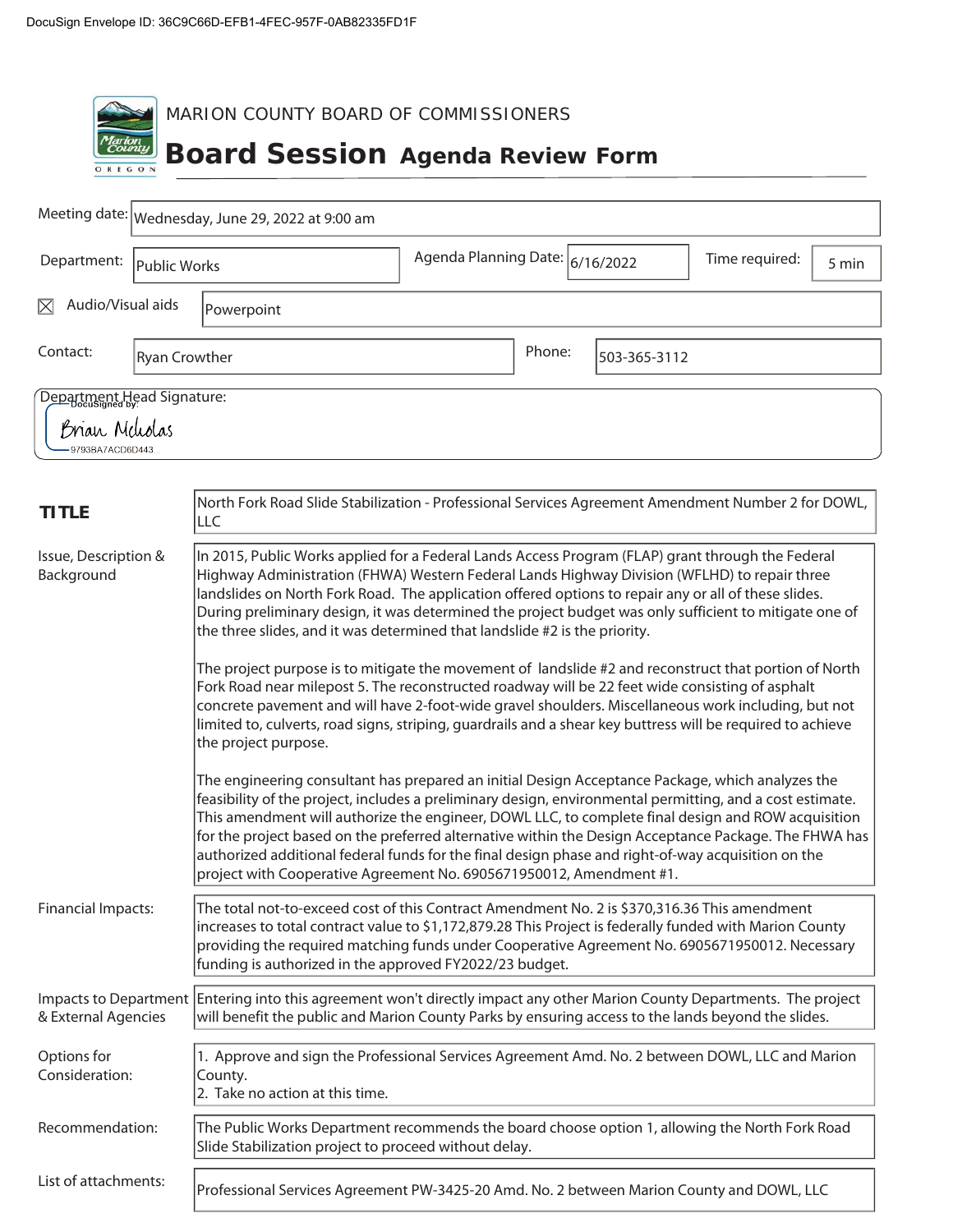

Presenter: Ryan Crowther, rcrowther@co.marion.or.us

Copies of completed paperwork sent to the following: (Include names and e-mail addresses.)

Copies to: Tim Beaver, Public Works, tbeaver@co.marion.or.us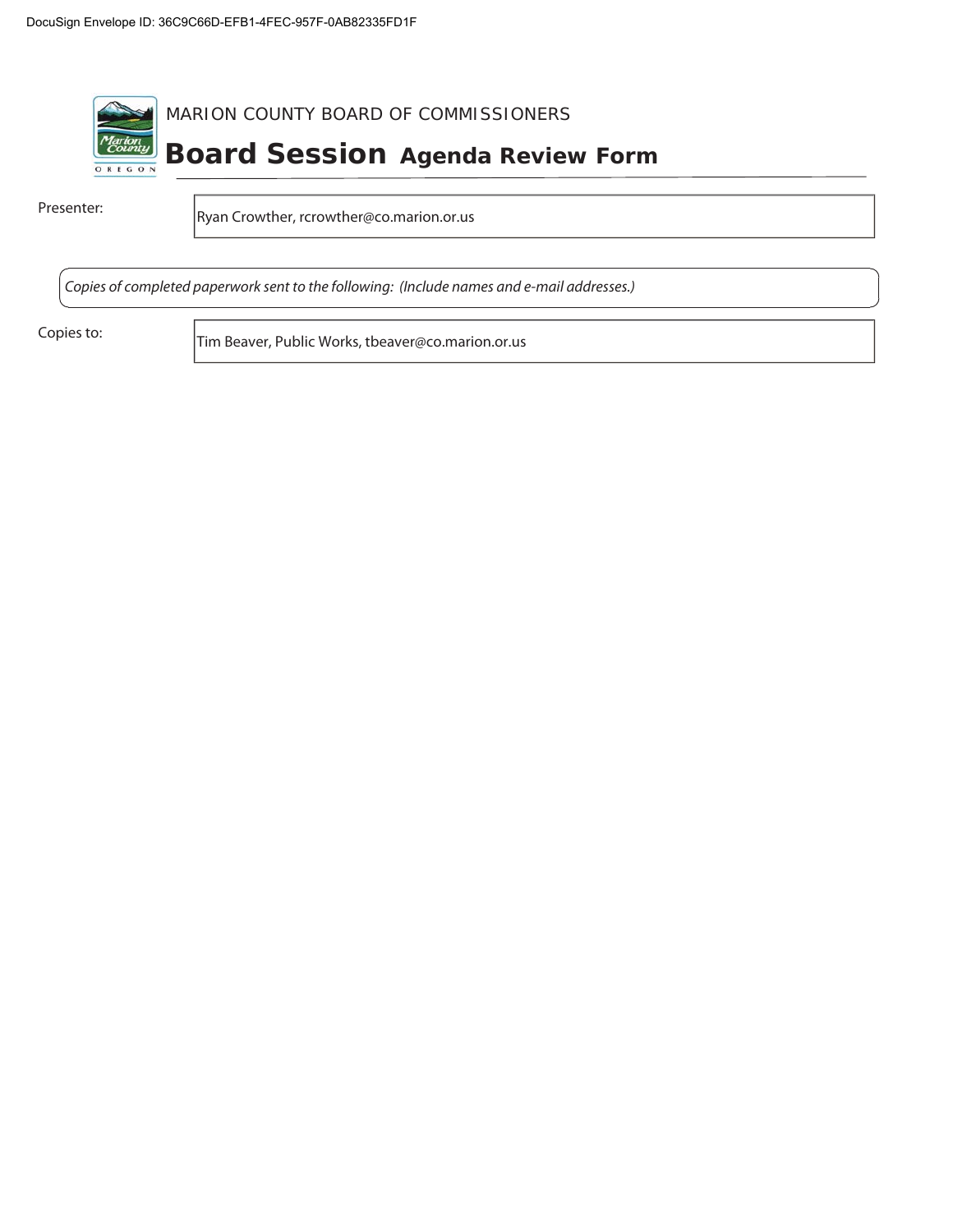# **REQUEST FOR AUTHORIZATION OF CONTRACT PW-3425-20**

**Date:** June 3, 2022 **To:** Chief Administrative Officer **Cc:** Contract File **From:** Tim Beaver, Public Works

**Subject:** Amendment Exceeds 25%

Marion County Public Works is requesting approval to amend a contract as described in Section 20-0265, 20-0270, 30-0320, 40-0160, and 40-0910 of the Marion County Public Contracting Rules. The contract is with DOWL, LLC for A&E services for preliminary engineering and design of the North Fork Road slides repairs project with a value of \$802,562,92 and an addition \$370,316.36 will be added to the contract for a new contract total of \$1,172,879.28 upon approval.

For formal procurements, indicate why the need for adding more than 25% of the total contract cost: Because of the nature of the multi-phased A&E services required, the Final Design phase cannot be negotiated until all of the Preliminary Engineering tasks have been completed and all design factors have been identified. In the future, Public Works will consider creating estimated costs to include in the original contract Not-to-Exceed amount, which should alleviate this artificial "overage" of the intended amount of the contract.

For A&E contracts, as stated above, the RFP for these services is qualifications-based, meaning that costs are negotiated prior to award of a contract. If the contract is for one piece of a project design (e.g. environmental or geotechnical services) then a final contract amount can reasonably be determined. However, as stated above, the costs for providing a final, construction-ready design of the project cannot be negotiated until the preliminary engineering work has been completed. Because no costs are provided during the RFP process, and only of a portion of the proposals' scores is methodology for cost control, this amendment would have no impact on the field of competition.

Finally, the work being added is part of the description of the original phases of the contract, but does not get added until those phases are implemented.

Submitted by:

 $\lim$  Beaver

Tim Beaver Public Works

Acknowledged by:

Brian Meliolas<br><del>\_\_\_\_\_\_\_\_\_\_\_\_\_\_\_\_\_\_\_</del>

Department Head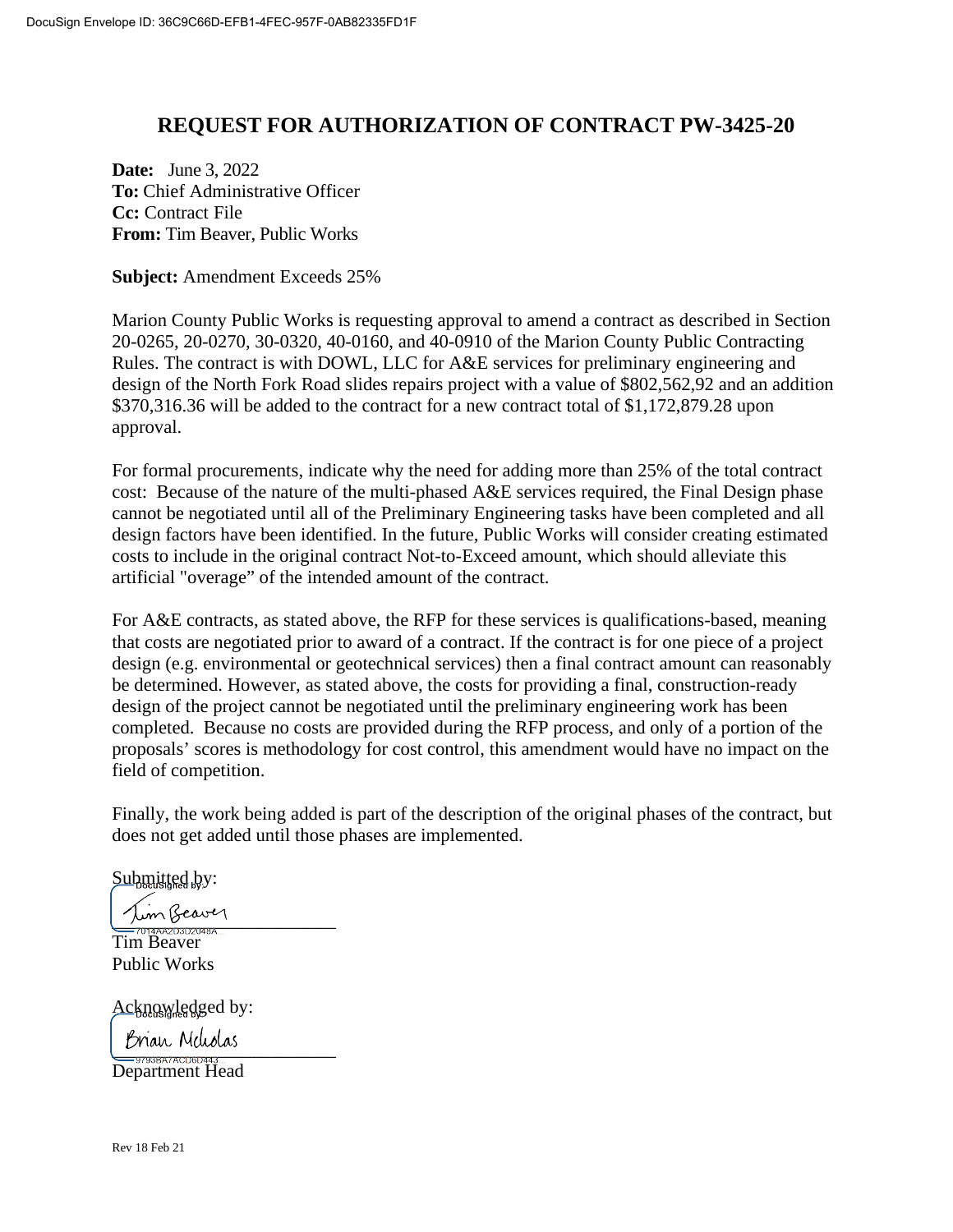# AMENDMENT NO. 2 TO CONTRACT NO. PW-3425-20

- A. This is Amendment No. 2 to Contract No. PW-3425-20 (as amended from time to time) between the Marion County, hereafter called County, and DOWL, LLC, which the Parties agree is synonymous with the defined term "Contractor" or "Consultant" as referenced in the Contract.
- B. The Contract is hereby amended as follows (new language is indicated by underlining and deleted language is indicated by brackets):
	- 1. On page 1 of the contract, under Terms and Conditions and the heading of "Contract Effective Date and Term", modify the last sentence as follows:

Unless otherwise amended or terminated, this Contract shall expire July 31, 2025 [June 30, 2022].

- 2. In Terms and Conditions 10.c.(i) Design Within Funding Limit, modify the second sentence as follows: County's budget for construction of the project is \$8,670,000 [\$5,570,000].
- 3. In Exhibit A Statement of Work, section A, under Project Description, in the past paragraph, remove the first sentence: [The repair of all three slides, as one project, is a high priority given the potential for catastrophic road failure at two of the three slide areas], and after the last paragraph add: The Consultant shall provide final design, environmental permitting and right of way (ROW) acquisition services for the portion of the project considered to be slide #2. Final design services will reflect the shear key buttress solution.
- 4. In Exhibit A Statement of Work, under the heading "Project Phasing", modify the bulleted items as follows:
	- Phase 1 Preliminary Design through Design Acceptance Package (DAP) and Final Design (PS&E)
	- [● Final Design (PS&E)]
	- Phase 2 Construction Engineering
- 5. In Exhibit A Statement of Work, under the heading "Project Phasing", modify the last paragraph as follows:

This Statement of Work addresses the work required for [Preliminary Design] Phase 1 of the project. Each subsequent phase is optional, at County's discretion, and may be added via amendment(s) to this Contract.

- 6. In Exhibit A Statement of Work, Section B(1)(a), add the following bullets:
	- ODOT Hydraulics Manual
	- National Environmental Policy Act (NEPA), 23 CFR 771
	- Sections 401 and 404 of the Clean Water Act, 33 USC 1251
	- Oregon Removal Fill Law, ORS 196.800 through 196.990
	- **U.S. Army Corps of Engineers Wetland Delineation Manual**
	- Endangered Species Act (ESA), 16 USC 1531
	- Oregon Fish Passage Law (OAR 635-412-0005(9)(d))
	- ODOT Right of Way Manual
	- ODOT Guide to Appraising Real Property
	- ORS 35, with reference to the "Uniform Appraisal Standards for Federal Land Acquisitions"
	- Federal Uniform Relocation Assistance and Real Property Acquisition Policy Act of 1970 (Uniform Act), as amended.
- 7. In Exhibit A Statement of Work, change the title of Section E to: E. TASKS, DELIVERABLES AND SCHEDULE [TASK 1 - PROJECT MANAGEMENT]
- 8. In Exhibit A Statement of Work, immediately following the title "E. TASKS ...", Insert the following heading:

# TASK 1 – PROJECT MANAGEMENT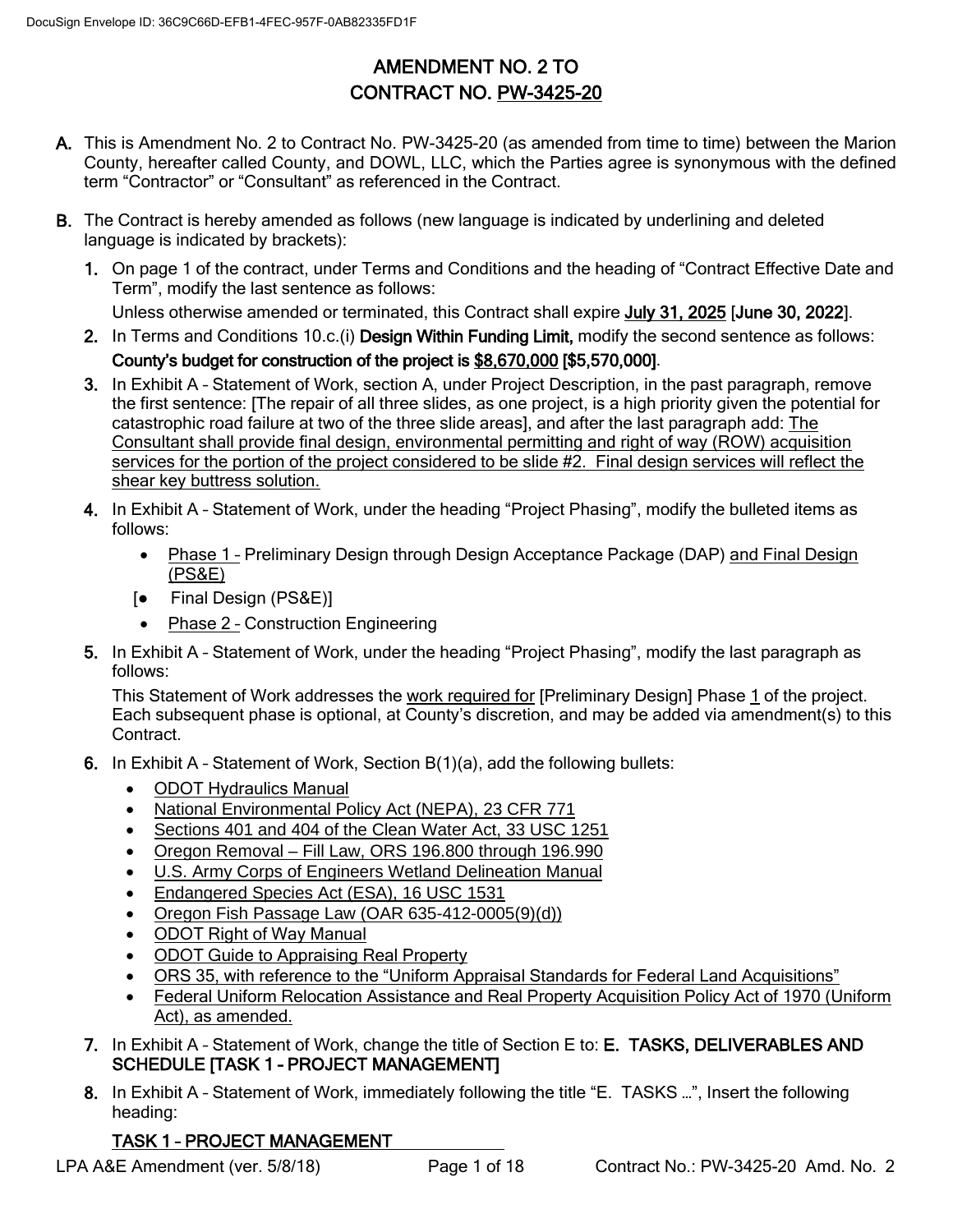9. In Exhibit A - Statement of Work, TASK 1 - PROJECT MANAGEMENT, make the following changes:

a. For Task 1.1 Project Management, additional hours are added in the BOC for completion of the Project through Final Design (PS&E). Remove this: [The Preliminary Design phase is expected to last no more than nine (9) months.]

- b. Under Task 1.2 Project Schedule and Progress Reports, make the following changes:
	- i. Modify the last sentence in the first paragraph to read: Consultant anticipates up to [three (3)] five (5) project schedule updates.
	- ii. Modify the last sentence in the second paragraph to read: For budgeting purposes, Consultant anticipates preparing up to [nine (9)] thirty-two (32) monthly progress reports to reach Final [DAP] Design (PS&E).

c. Under Task 1.3 Project Meetings, modify task 1.3.2 Project Development Team Meetings as follows:

Consultant shall organize, conduct, prepare for and attend up to 4 Project Development Team (PDT) Meetings for the DAP portion of Phase 1; 2 via telephone and 2 in-person. Each in-person PDT meeting will be held at Marion County Public Works or virtually with WFLHD staff as available, County staff, Consultant's PM and other necessary Consultant staff in attendance. Consultant shall prepare the meeting agenda with input from the County. Consultant shall prepare draft and final meeting minutes to be distributed to County, and all other meeting participants. For budgeting purposes, it is assumed that up to 2 Consultant staff shall attend each in-person 1 hour PDT meeting.

For the PS&E portion of Phase 1, Consultant shall prepare agenda and conduct 3 Project Development Team meetings with County staff and subconsultants during the 60%, 90%, and Final Design phases as appropriate to coordinate performance of Services and meet Project goals and schedules. The meetings will be scheduled by the County and will be held either virtually or at the County's Office. For estimating purposes, it is assumed that up to 3 Consultant staff shall attend each meeting, and the meetings will be no more than 2 hours in length, not including travel time. Consultant shall prepare draft and final meeting summary notes for the meeting.

#### Consultant Deliverables and Schedule:

For each meeting, Consultant shall provide:

- Meeting agenda submitted electronically to CPM and all other meeting participants [2] 5 business days prior to date of meeting.
- d. Under Task 1.3.4, add new task 1.3.5 Project Management Milestone Meetings as follows:

### Task 1.3.5 Project Management Milestone Meetings

Consultant shall prepare agenda and conduct 60% and 90% milestone meetings with the CPM and project managers prior to milestone submission to coordinate the effort.

### Consultant Deliverables and Schedule:

Consultant shall provide:

- Meeting agenda to CPM 5 business days prior to date of meeting.
- Attendance and participation at the meeting as requested by County.
- Draft meeting summary notes (including action item / decision log) within 5 business days of meeting- (1 electronic copy).
- Final meeting summary notes within 5 business days of receipt of all County comments (1 electronic copy).

### 10. Under the heading TASK 3 - ENVIRONMENTAL SERVICES, add the following:

For all of Task 3, the Area of Potential Impact (API) for the required deliverables is shown in Figure 1 below. Consultant shall not conduct any fieldwork outside of County right-of-way and/or property until all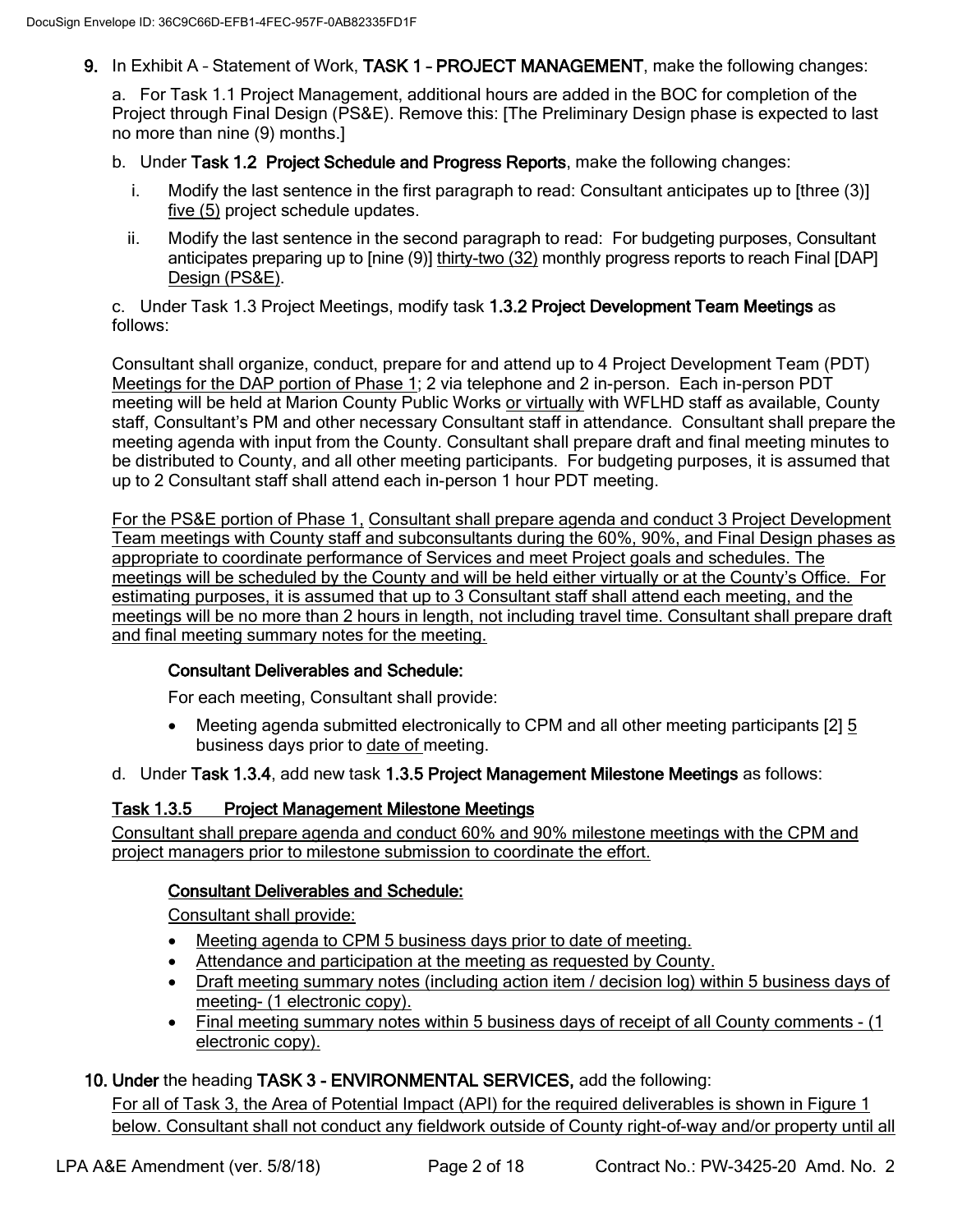### signed Right-of-Entry (ROE) documents for private property have been obtained and are in field staff's possession.



Figure 1. API for Task 3 deliverables.

11. Under TASK 3 - ENVIRONMENTAL SERVICES, add the following new tasks and subtasks:

### Task 3.1 [NEPA Categorical Exclusion ("CE") and Programmatic CE ("PCE") and Supporting Documentation (RESERVED)] Coordination, Accumulation, and Review of Information

Consultant shall obtain and review existing environmental information related to the Project site. Consultant shall coordinate and communicate with County, resource agencies, and project team to conclude environmental tasks, verify schedule, identify process and procedures, and update resource agencies about the project. Consultant shall verify that assumptions made are valid and shall investigate any data gaps. Consultant shall maintain ongoing coordination throughout the design phase to ensure permitting assumptions remain accurate through final design.

# Consultant Deliverables and Schedule:

Consultant shall prepare and submit:

• Coordination emails and phone log documentation upon request.

### Task 3.5.2 SLOPES ESA Compliance Memo

Consultant shall use the USACE Standard Local Operating Procedures for Endangered Species (SLOPES) programmatic biological opinion to evaluate the effects of the project on Endangered Species Act (ESA)-listed aquatic species. Consultant shall prepare a programmatic SLOPES V (SLOPES for Stormwater, Transportation or Utilities) documentation in the form of a Memo to obtain the Nationwide Permit from the USACE. Consultant shall coordinate with the USACE, the National Marine Fisheries Service (NMFS), and ODFW, as necessary, to facilitate the approval process.

It is assumed that the project site will meet all programmatic biological opinion conditions, requiring no compensatory mitigation. Documentation for terrestrial ESA species will not be required or will be addressed internally by the USACE.

### Consultant Deliverables and Schedule: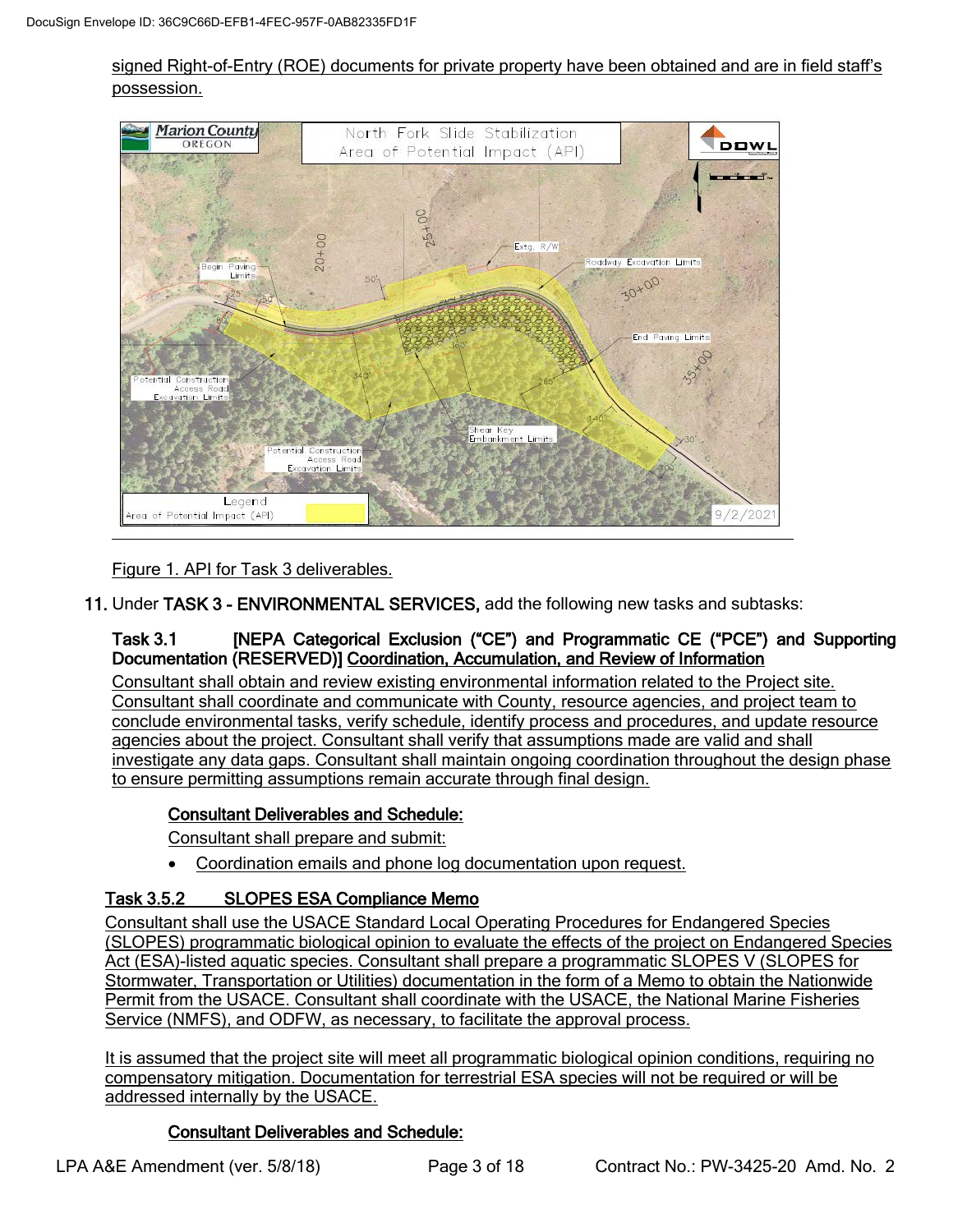Consultant shall prepare and submit to the CPM the following in accordance with the Project schedule prepared in Task 1.2:

- Draft SLOPES V documentation with the draft JPA deliverable (Task 3.7.1).
- Final SLOPES V documentation to the County along with the final JPA deliverable (Task 3.7.1).

# Task 3.6.4 Stream Functional Assessment

Consultant shall complete two (2) Stream Functional Assessments as impacts to non-wetland waters are unavoidable. The assessment shall be function-based per the current DSL requirements outlined in OAR 141-085-0765(3). This will include an assessment of the current hydrologic, geomorphic, biological, and chemical and nutrient functions and values provided by all on-site non-wetland waters that will be impacted. The assessments shall be subjective and qualitative and shall include a discussion of the anticipated changes in stream function and value post-construction to determine if a net gain, net loss, or no net change in the assessed functions and values will occur as a result of the Project. The results of the assessment shall be included in the Joint Permit Application document prepared under Task 3.7.1.

# Consultant Deliverables and Schedule:

Consultant shall prepare and submit to the CPM the following in accordance with the Project schedule prepared in Task 1.2:

- Electronic copy of the draft Stream Functional Assessment results with Task 3.4 for review.
- Electronic copy of the final Stream Functional Assessment results two weeks following receipt of draft review comments.

### **Task 3.7 Environmental Permits and Clearances [(RESERVED)]**

Consultant shall research and prepare state and federal permit applications required for the Project as described in the subtasks listed below.

# Task 3.7.1 USACE/DSL Joint Permit Application ("JPA") and DEQ Section 401 Certification

Consultant shall prepare a complete JPA meeting all the applicable requirements of the most recent version of the Oregon Department of State Lands Removal-Fill Guide and USACE permit application standards. Consultant shall submit the JPA and Stormwater Management Plan to the Oregon Department of Environmental Quality (DEQ) to obtain Section 401 Water Quality Certification.

County will select the preferred design for the Project prior to the preparation of the JPA. To satisfy DEQ 401 Certification application requirements, a County staff member must create a Your DEQ Online account as a Responsible Official (RO), e-Verify their identity, and link the Consultant to the project to complete the application as a preparer.

The County will be responsible for reviewing, certifying, and submitting the 401 Certification application prepared by the Consultant on the Your DEQ Online platform.

Consultant shall:

- Prepare JPA for a USACE Section 404 Nationwide Permit and a DSL General Permit to authorize work within the jurisdictional waters and any wetlands found in the Project area.
- Provide pre submittal coordination with DEQ to inform them of the Project and verify requirements and documentation necessary to apply for Section 401 Water Quality Certification.
- Provide pre-submittal coordination with representatives of the USACE and DSL to confirm permitting requirements and application procedures. Pre-submittal coordination shall be conducted by phone and email, no pre-submittal site visit will be required.
- Verify that features and impacts are correctly identified for the permit application.
- Prepare all JPA required drawings, maps, photographs, site descriptions, and any additional information required by DSL or the USACE for inclusion in the JPA.
- Prepare narratives and descriptions on Project purpose and need and Project alternatives using Project development information provided by County as necessary to complete the JPA.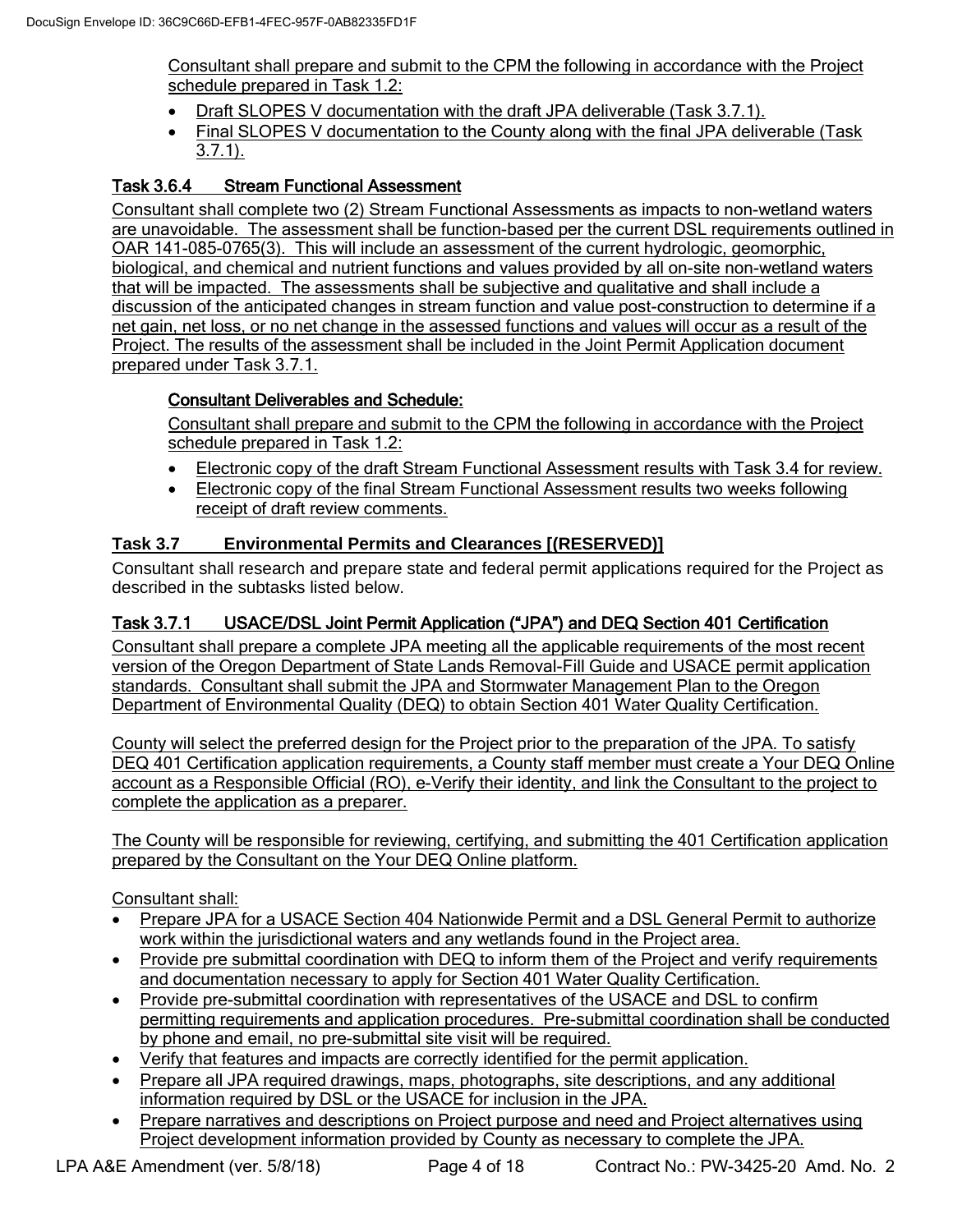- Respond to questions or comments raised by the USACE and DSL following the submission of the JPA. This task may include correspondence and clarification of the JPA in the form of telephone calls, letters, or e-mails, to clarify regulatory Agency concerns and to facilitate the issuance of the USACE and DSL permits for this Project. No regulatory Agency site visit or in person meetings will be required.
- Submit the complete JPA package to the DSL and USACE on behalf of the County.
- Prepare the DEQ 401 Water Quality Certification application materials for the project (including a copy of the complete JPA, Stormwater Design Report (Subsection E.1, Task 7.6), as the Consultant on the Your DEQ Online system, following the City's successful account creation and linking the consultant to the project (see above).

It is assumed that all required mitigation will be satisfied with mitigation bank credits or in-lieu fee credits. It is assumed on-site or off-site compensatory wetland/waters mitigation coordination and planning will not be required. It is assumed that plantings for reestablishing impacted streambanks will not be required; if agencies determine a restoration planting plan is required, an amendment may be needed.

Due to the varied nature of post-submittal coordination, it is expected that the Consultant shall not expend more than eight hours for office review and coordination time for post-submittal coordination with DSL, USACE, and DEQ. County will be responsible for obtaining Land Use Planning Signature on the JPA. County will be responsible for payment of any associated fees for DSL, USACE, and DEQ to review and approve the submittals.

### Consultant Deliverables and Schedule:

Consultant shall prepare and submit to the CPM the following in accordance with the Project schedule prepared in Task 1.2:

- Electronic copy of the Draft JPA Submittal Package 10 weeks following Preliminary Plan acceptance (Task 15.1).
- Electronic copy (PDF) of the Final JPA Submittal Package 3 weeks following receipt of draft review comments.
- Electronic copy of Final JPA Submittal Package to the DSL, USACE, and DEQ 3 weeks following receipt of draft review comments.

12. Under TASK 5 - UTILITIES, the following existing tasks are hereby amended:

- a. For Task 5.1 Utility Location and Coordination, additional hours are added in the BOC for completion of this task through Final Design (PS&E).
- b. Under Task 5.3 Utility Coordination Meetings, add the following two bullets:
	- Up to 2 individual meetings with potentially affected utilities.
	- 1 on-site group utility meeting, to coordinate relocation plan, construction constraints, means and methods, work sequence and schedule limitations.

13. Under TASK 5 – UTILITIES, add the following new tasks and subtasks as follows:

# Task 5.4 Utility Relocations [(RESERVED)]

Consultant shall coordinate the efforts of the utility agencies in developing and executing a plan for relocating utilities to resolve conflicts with the Project design. As part of that effort, Consultant shall complete the following:

- Preparation of Project Notification Letter(s)/Utility Conflict Notices
- Review of Utility Relocation Plans and Preparation of Relocation Time Requirement Letters

# Task 5.4.1 Utility Notices

For those Utilities where no conflict is anticipated, Consultant shall provide a Project Notification (first notice per OAR 734-055-045). Consultant shall use the Project Notification letter template located at: <https://www.oregon.gov/ODOT/ROW/Pages/Utility-Forms.aspx> (under "Local Public Agency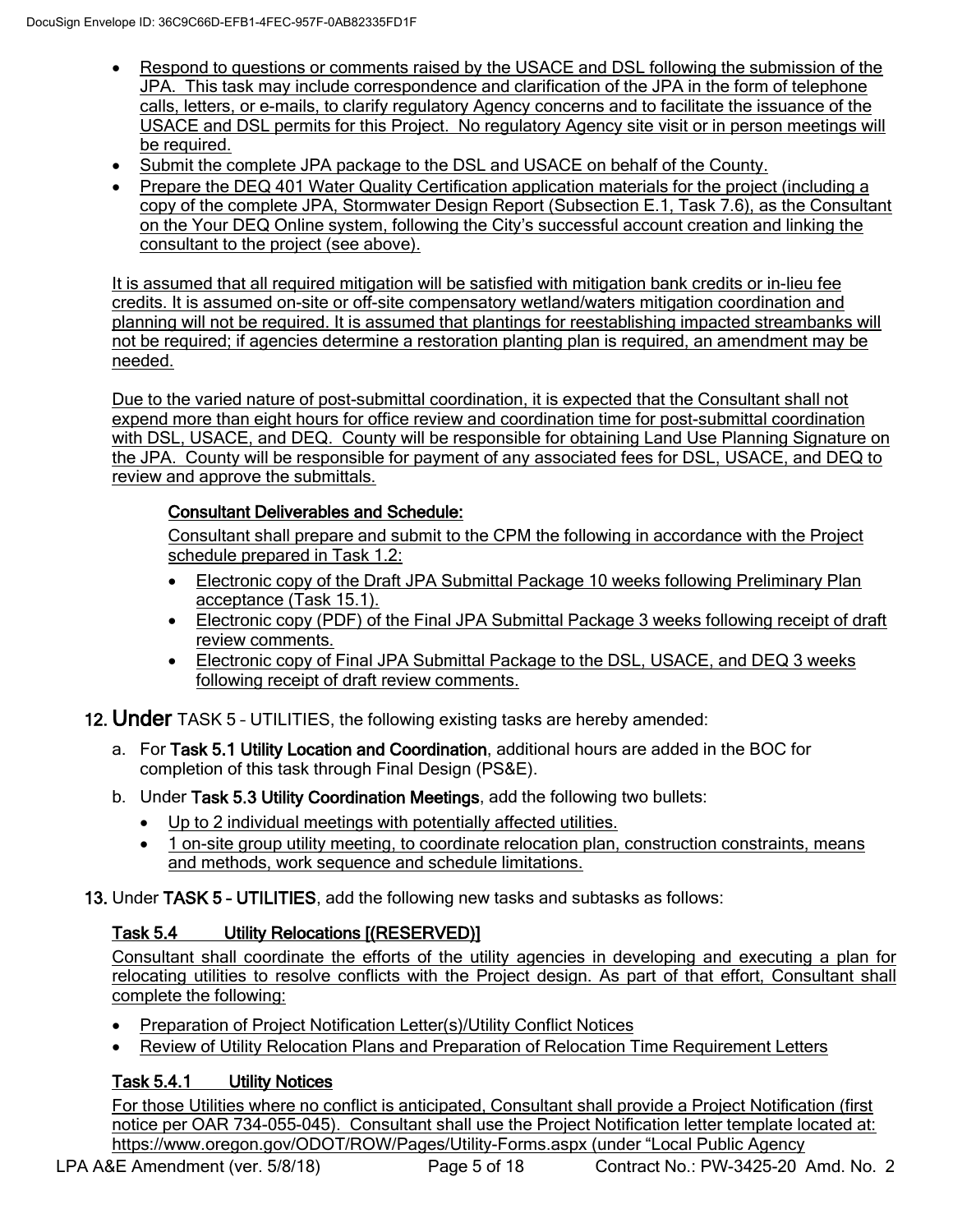Resources" heading). The Project Notification letter must include plan sheets indicating location of existing utilities in relationship to proposed project.

For those Utilities where a conflict is anticipated, Consultant shall provide a Conflict Notice (first notice per OAR 734-055-045). Consultant shall use the Conflict Notice letter located at: <https://www.oregon.gov/ODOT/ROW/Pages/Utility-Forms.aspx> (under "Local Public Agency Resources" heading).

Consultant's coordination schedule must allow each utility a 30-day period to respond with a proposal from date of the notice. Multiple notices or revised notices must be created and delivered to a utility owner when additional facility conflicts become apparent and the utility owner's response time may be shortened to 7 calendar days.

### Consultant Deliverables and Schedule:

Consultant shall provide:

- Project Notification letter(s) and Conflict Notice(s) with enclosures to Utilities; due within 10 business days after submittal of Preliminary plans to County.
- 1 PDF of Project Notification/ Utility Conflict letters with enclosures to CPM at time of submittal to Utilities.

### Task 5.4.2 Review Utility Relocation Plans and Relocation Time Requirement Letters

Consultant shall examine all received utility relocation plans for completeness and accuracy. If relocation plans do not resolve utility conflict, Consultant shall provide comments to Utility for correction and resubmittal.

Consultant shall negotiate with each utility a utility construction work schedule that conforms to the project construction schedule. Consultant shall deliver a Time Requirement Letter (second notice) to each utility owner accepting or modifying the required utility facility construction time.

### Consultant Deliverables and Schedule:

Consultant shall provide:

- The final utility relocation plan(s) submitted to the CPM within 10 days after acceptance.
- Time Requirement Letter(s) submitted to each utility and CPM within 20 business days after submittal of Advance Plans to County.

### Task 5.6 Utility Certification

Consultant shall complete and sign the WFLHD Utility Certification verifying that all utility work has been completed or that all necessary arrangements have been made for it to be undertaken and completed as required for proper coordination with the physical construction schedule.

If an exception is required, Consultant shall prepare, for County signature, a Public Interest Finding as part of the Utility Certification including facts regarding the cause for the exception, an action plan and time table in securing a utility agreement (a.k.a. Time Requirements letter).

### Consultant Deliverables and Schedule:

Consultant shall provide:

- 1 PDF copy of the Utility Certification sent to County and WFLHD for signatures, due 10 business days prior to PS&E.
- 1 hard copy of signed Utility Certification form to be incorporated into PS&E package.

### 14. Under Task 6.5 Instrumentation Monitoring, add the following after the first paragraph: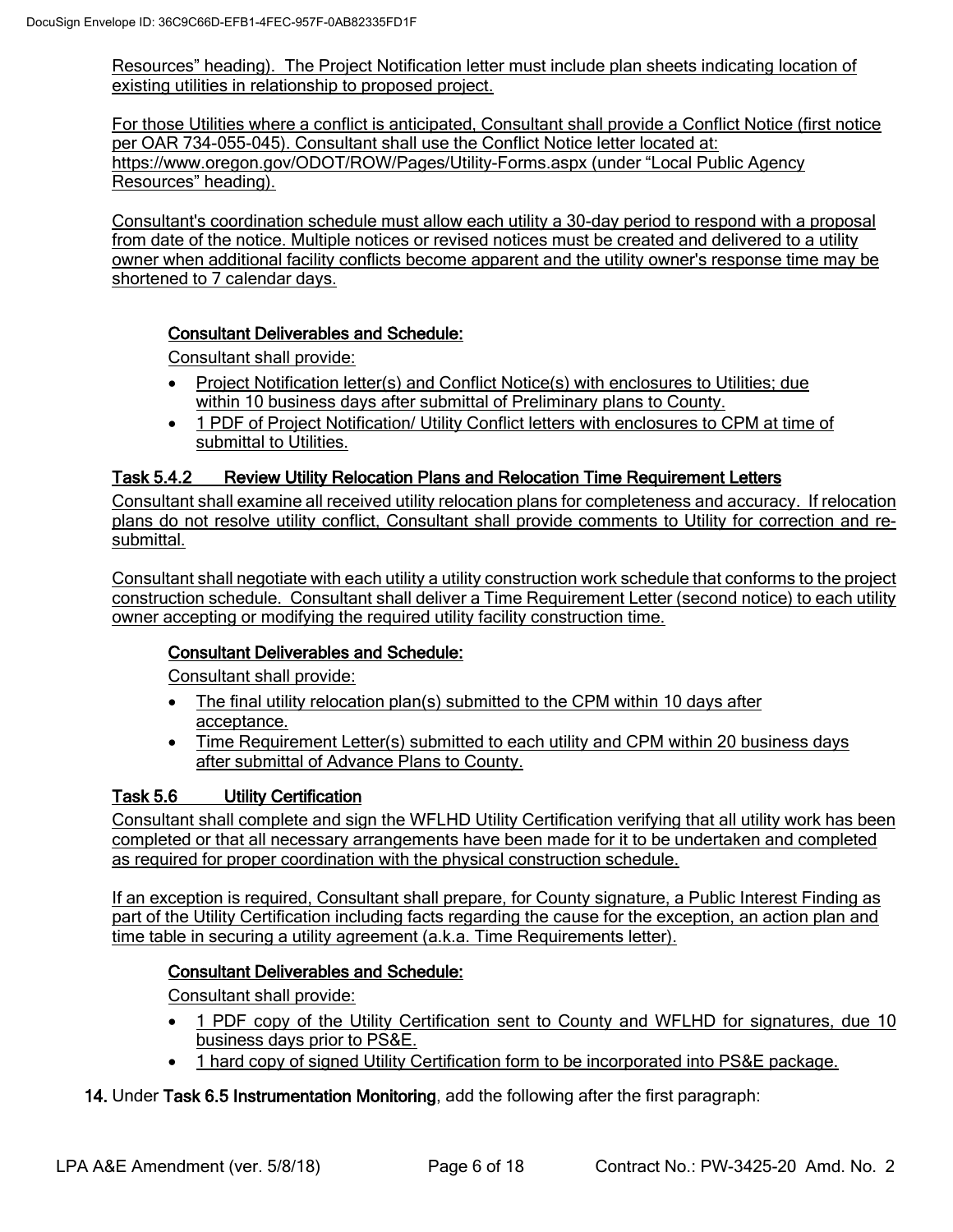Consultant shall repair the damage to the SWB-05 monument and inclinometer (installed under Subsection E.1, Task 6.3) by installing a new monument, including an initial visit to the site to investigate the damage and reinitialize the inclinometer.

#### 15. Under TASK 6 - GEOTECHNICAL, GEOLOGIC AND PAVEMENT DESIGN SERVICES, add the following new tasks:

### Task 6.9 Geotechnical Consultation for Final Design and Geotechnical and Pavement Design Report

Consultant shall provide geotechnical and pavement design support for the Slide #2 shear key buttress mitigation design during the final design phase including modifying the geotechnical and pavement design recommendations, and providing additional geotechnical conclusions and recommendations as needed. Consultant shall update the Final Preliminary Geotechnical and Pavement Design Report described in Task 6.8 to include the design modifications and additional recommendations. Design modifications and additional recommendations that occur after the Final Geotechnical and Pavement Design Report have been submitted will be included in a Geotechnical memorandum.

# Consultant Deliverables and Schedule:

Consultant shall provide:

- Draft Geotechnical and Pavement Design Report to be included in the deliverables for Task 15.1.
- Final Geotechnical and Pavement Design Report to be submitted within four (4) weeks of receiving review comments from the County.
- Geotechnical memorandum if necessary.

### Task 6.10 Review of Geotechnical Related Plans and Specifications

Consultant shall review and support geotechnical related plans and specifications, such as earthwork and materials. The review comments shall be provided by emails, tracked changes in word documents, and comments on the plans.

# Consultant Deliverables and Schedule:

Consultant shall provide:

- Review comments will be included in the 60% Preliminary PS&E and 90% Advance PS&E.
- 16. Under Task 7.5 Stormwater Management Design, additional hours are added in the BOC for completion of this task through Final Design (PS&E).

After the first sentence add: Consultant shall prepare Preliminary Plans (60%), Advanced Plans (90%), and Final Plan (100%) submittals. The deliverables must include all the plan sheets required in the Final PS&E submittal (see Task 15).

Add these bullet items under Consultant Deliverables and Schedule:

- Preliminary stormwater conveyance and stormwater quality design plans, specifications, and cost estimate included in Preliminary PS&E submittal (Task 15.1)
- Advance stormwater conveyance and stormwater quality design plans, specifications, and cost estimate included in Advance PS&E submittal (Task 15.2)
- Final stormwater conveyance and stormwater quality design plans, specifications, and cost estimate included in Final PS&E Package submittal (Task 15.3)
- 17. Under Task 7.6 Stormwater Design Report, modify the second bulleted Consultant deliverable as follows:
	- Final Stormwater Design Report, .pdf file of complete report, due with the [Draft Design Acceptance Package] Advance PS&E submittal [(Task 13)] (Task 15.2).

18. Under TASK 7 – HYDRAULICS RELATED SERVICES, add the following new tasks: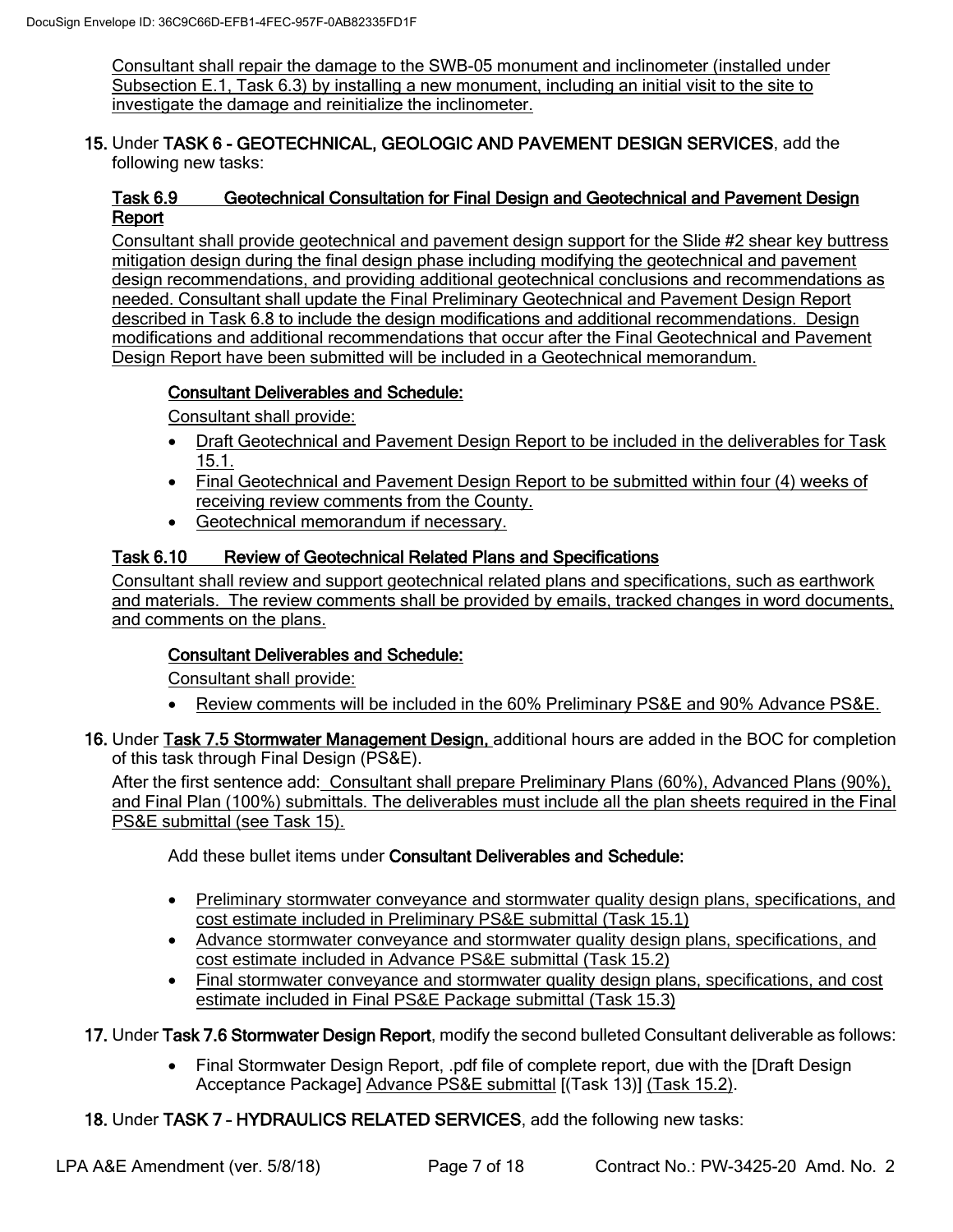### Task 7.7 Stormwater Operation and Maintenance (O&M) Manual [(RESERVED)] (CONTINGENCY TASK)

The purpose of this subtask is to provide Operations and Maintenance Manual documentation of all proposed stormwater management facilities so that the agency has a record of the stormwater facilities that need to be as-built, operated and how to maintain them after the Project is constructed.

Consultant shall prepare one (1) Operation and Maintenance ("O&M") Manual, one for each stormwater facility anticipated for the Project.

### Consultant Deliverables and Schedule:

Consultant shall provide:

- One copy of the Draft O&M manual in PDF format due with Advanced Plans.
- One copy of the Final O&M manual in PDF format due with Final Plans.

### Task 7.8 Temporary Water Management Design [(RESERVED)]

The purpose of this task is to prepare temporary water management design recommendations, special provisions, and plan for inclusion in the construction documents.

Consultant shall:

- Identify the construction activities requiring temporary water management
- Determine the timeframe for which each temporary water management effort will need to be in place (often the in-water work period)
- Summarize the requirements for temporary water management due to the chosen environmental permitting method
- Prepare a plan and special provisions for flow and sediment control of surface water and groundwater seepage during construction activities based on site conditions.

### Consultant Deliverables and Schedule:

Information from this task shall be incorporated into report deliverables as described in Subsection E.1, Task 7.6, and Consultant shall provide:

- Preliminary temporary water management design plans, specifications, and cost estimate included in Preliminary PS&E submittal (Task 15.1)
- Advance temporary water management design plans, specifications, and cost estimate included in Advance PS&E submittal (Task 15.2)
- Final temporary water management design plans, specifications, and cost estimate included in Final PS&E Package submittal (Task 15.3)

### 19. Under TASK 8 - TRAFFIC ENGINEERING & MANAGEMENT, add the following new tasks:

### Task 8.4 Permanent Signing [(RESERVED)]

Consultant shall prepare plans, specifications, and construction cost estimates for the permanent signing associated with the proposed improvements. The design must be completed in accordance with applicable MUTCD and Marion County standards.

### Consultant Deliverables and Schedule:

Consultant shall provide:

- Preliminary Permanent Signing plans, specifications, and cost estimate included in Preliminary PS&E submittal (Task 15.1)
- Advance Permanent Signing plans, specifications, and cost estimate included in Advance PS&E submittal (Task 15.2)
- Final Permanent Signing plans, specifications, and cost estimate included in Final PS&E Package submittal (Task 15.3)

# Task 8.5 Permanent Pavement Markings [(RESERVED)]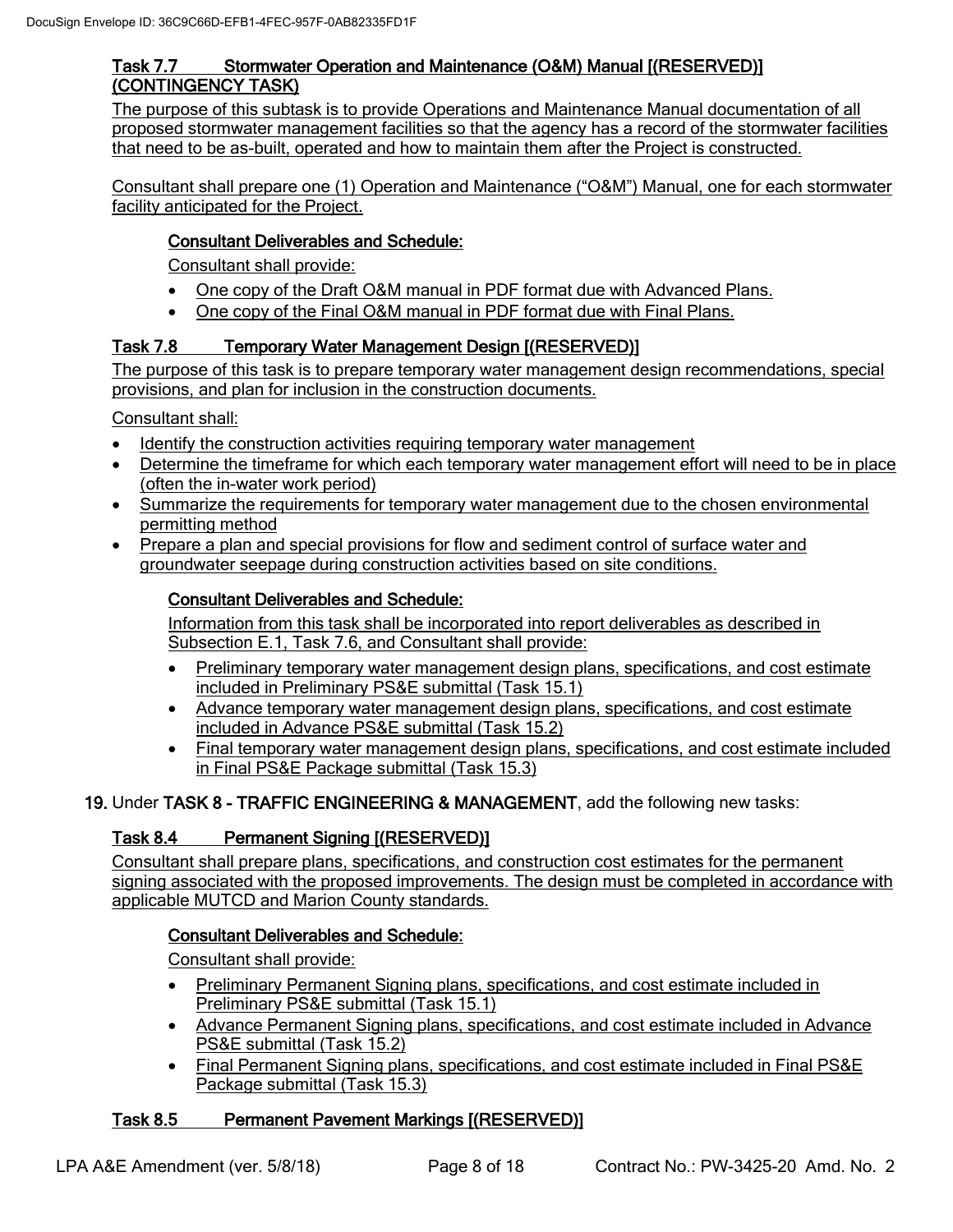Consultant shall prepare plans, specifications, and construction cost estimates for the permanent pavement markings associated with the proposed improvements. The design must be completed in accordance with applicable MUTCD and Marion County standards.

### Consultant Deliverables and Schedule:

Consultant shall provide:

- Preliminary Permanent Pavement Marking plans, specifications, and cost estimate included in Preliminary PS&E submittal (Task 15.1)
- Advance Permanent Pavement Marking plans, specifications, and cost estimate included in Advance PS&E submittal (Task 15.2)
- Final Permanent Pavement Marking plans, specifications, and cost estimate included in Final PS&E Package submittal (Task 15.3)

# Task 8.9 Final Traffic Control Plans (TCPs)

Consultant shall prepare and submit PS&E for temporary traffic control to accommodate the public during construction. Plans and specifications shall be developed to accommodate vehicle, bicycle and pedestrian traffic during construction.

Consultant's TCPs shall indicate such elements as traffic control sequencing, work zone limits, transitions, traffic control devices, signage, detours and staging cross sections (where applicable), and work zone details for vehicles, bicycles and pedestrians.

TCPs must meet MUTCD and Marion County requirements.

### Consultant Deliverables and Schedule:

Consultant shall provide:

- Preliminary TCPs, specifications, and cost estimate included in Preliminary PS&E submittal (Task 15.1)
- Advance TCPs, specifications, and cost estimate included in Advance PS&E submittal (Task 15.2)
- Final TCPs, specifications, and cost estimate included in Final PS&E Package submittal (Task 15.3)

20. Under TASK 10 - ROADWAY DESIGN, add the following new task:

### Task 10.2 Final Roadway Design Plans

Consultant shall prepare Preliminary Plans (60%), Advanced Plans (90%), and Final Plan (100%) submittals. The deliverables must include all the plan sheets required in the Final PS&E submittal (see Task 15).

### Consultant Deliverables and Schedule:

Consultant shall provide:

- Preliminary roadway plans, specifications, and cost estimate included in Advance PS&E submittal (Task 15.1)
- Advance roadway plans, specifications, and cost estimate included in Advance PS&E submittal (Task 15.2)
- Final roadway plans, specifications, and cost estimate included in Final PS&E Package submittal (Task 15.3)
- 21. Delete TASK 11 STRUCTURE DESIGN (RESERVED) in its entirety.
- 22. Immediately following the heading TASK 14 RIGHT OF WAY (ROW), insert the following language and heading: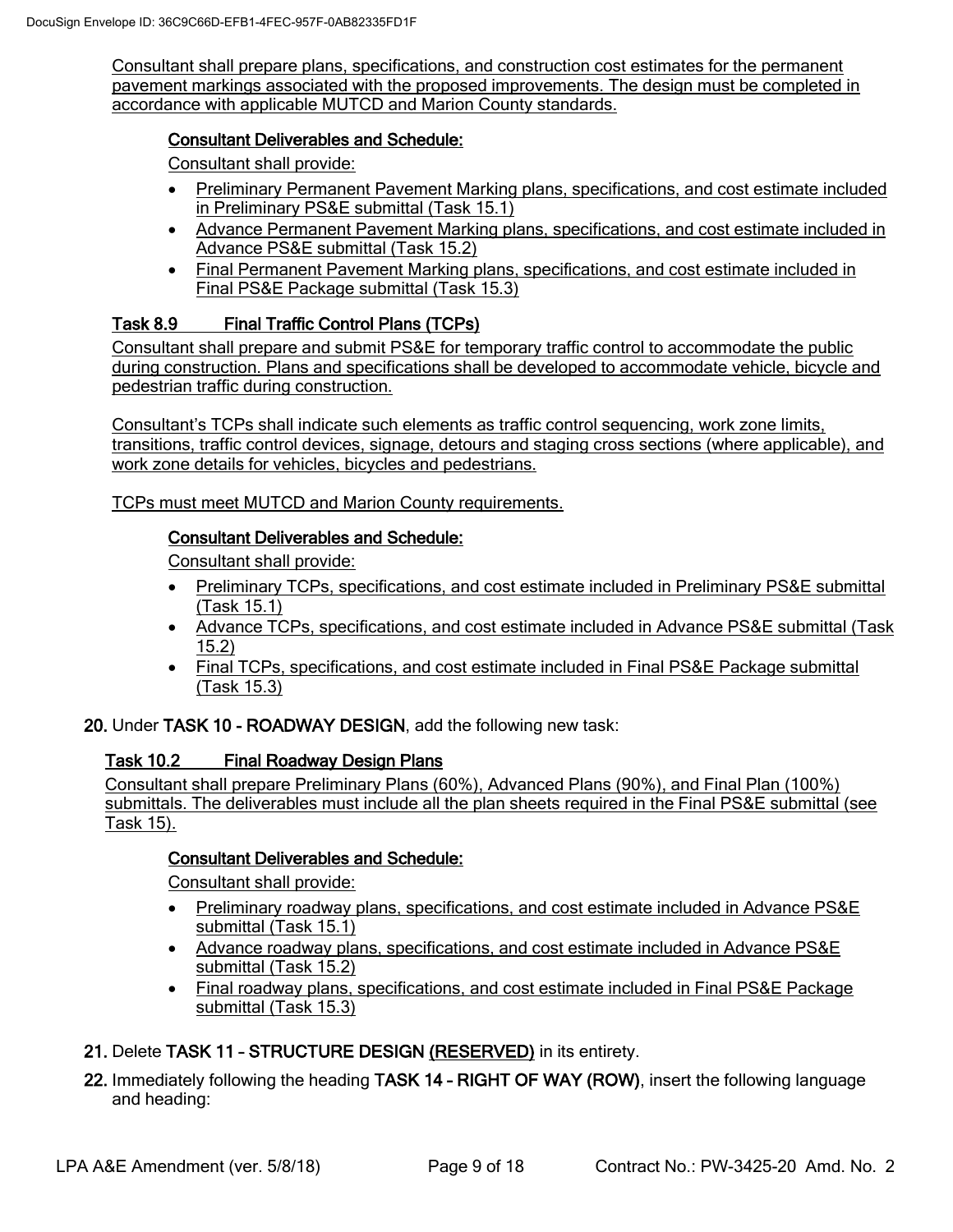Consultant shall conduct the ROW activities for all properties in accordance with the most current version of the following:

- ODOT Right of Way Manual
- ODOT Guide to Appraising Real Property
- ORS 35, with reference to the "Uniform Appraisal Standards for Federal Land Acquisitions"
- Federal Uniform Relocation Assistance and Real Property Acquisition Policy Act of 1970 (Uniform Act), as amended
- All other applicable laws, rules, and regulations

Consultant shall track status for all parcel files to be acquired for ROW purposes in the format provided by County.

For estimating purposes, 1 file is anticipated for this Project.

# Task 14.1 Right of Entry

23. Under TASK 14 – RIGHT OF WAY (ROW), add the following new tasks:

### Task 14.1 Title Reports

Consultant shall obtain one (1) title report and review the title reports for issues that need to be resolved before or at closing.

### Consultant Deliverables and Schedule:

Consultant shall provide:

• One (1) Preliminary title report delivered to the CPM in accordance with the schedule developed in Task 1.2.

### Task 14.2 Real Estate Appraisals

Consultant shall produce real estate appraisals in accordance with the ODOT Right-of-Way Manual and the Uniform Relocation Act for each parcel identified for which a property interest is to be acquired. Consultant will then provide the County with one copy of each real estate appraisal.

### Consultant Deliverables and Schedule:

Consultant shall provide:

• One (1) real estate appraisal delivered to the CPM in accordance with the schedule developed in Task 1.2.

### Task 14.3 Appraisal Review

Consultant shall hire an independent review appraiser to review the completed appraisal. Consultant will prepare a Memorandum of Just Compensation and obtain the County's agreement to just compensation as determined by the appraisal process. Documentation of independent review appraisal will be provided to the County.

### Consultant Deliverables and Schedule:

Consultant shall provide:

• One (1) real estate appraisal review to the CPM in accordance with the schedule developed in Task 1.2.

### Task 14.4 Acquisitions

Consultant shall conduct negotiations, on behalf of the County, for the acquisitions in accordance with County acquisition guidelines and applicable State and Federal law.

LPA A&E Amendment (ver. 5/8/18) Page 10 of 18 Contract No.: PW-3425-20 Amd. No. 2 Consultants shall compile and/or prepare all essential documents to be submitted to owners and tenants as required by the Federal Uniform Act and State Law. These include, but are not limited to project information letters, acquisition and relocation brochures, offer-benefit letters, acquisition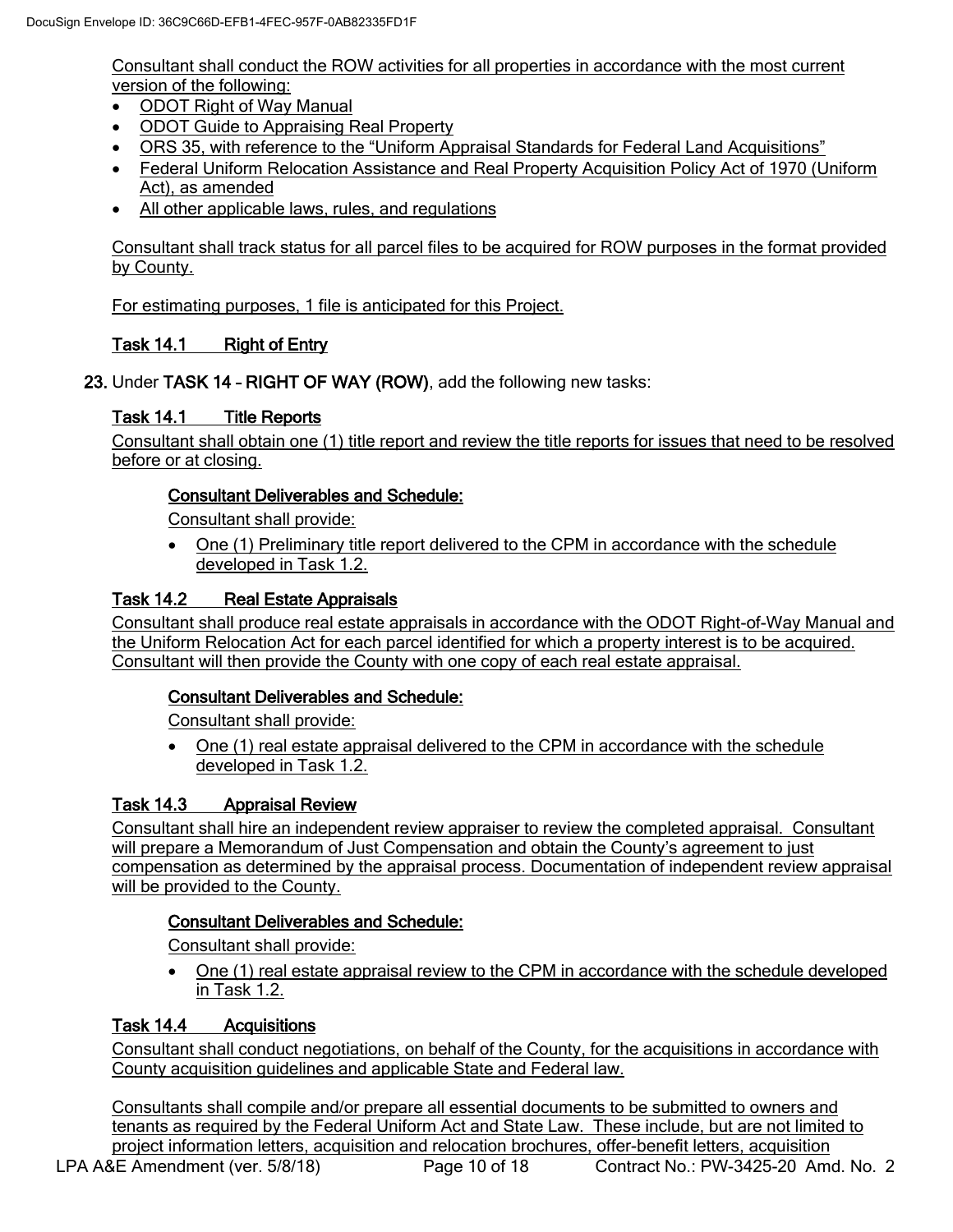summary statements, copy of appraisal, map of acquisition (if not included in appraisal), and County's deed or easement documents. Consultant shall make all offers in person or by certified mail.

Consultant shall:

- Present offer to property owner using 40-day format for purchases under ORS 35.
- Provide property owner with a copy of the appraisal.
- Provide written documentation of conversations with owners and tenants during negotiations.
- Prepare obligation agreements for items not included on construction plans (need to be preapproved by the County).
- Obtain taxpayer identification number (W-9).
- Provide completed file to the County.
- Make every reasonable effort to acquire the property expeditiously by negotiation. Property owners must be given reasonable opportunity to consider the offer and present material the owner believes is relevant to determining the value of the property. Consultant shall conduct negotiations for acquisition of real property in accordance with applicable County, State and Federal law as related to voluntary and involuntary acquisitions.
- Not take any coercive action in order to induce an agreement on the price to be paid for the property (49 CFR 24.102(h)).

### **Assumptions**

- County will provide formats of documents to be used for acquisition.
- No relocation activity is anticipated.

### Consultant Deliverables and Schedule:

Consultant shall provide:

- One (1) completed negotiation packet with documents for final closing
- If negotiations do not result in an agreement, the Consultant is to submit a "recommendation for condemnation" packet to the County for further action.

### Task 14.6 Right of Way Status updates

Develop a Right-of-Way Status Report and update and submit to County on a monthly basis.

### Consultant Deliverables and Schedule:

Consultant shall provide:

- One (1) Right-of-Way Status Report and update and submit to County on a monthly basis after DAP.
- 24. Under the heading TASK 15 PLANS, SPECIFICATIONS, AND ESTIMATE (PS&E) [(RESERVED)], add the following language and new tasks:

Consultant shall prepare 60%, 90%, and Final plan sheets according to the following table:

| Name of Sheet                                                                                  | <b>Scale</b> | <b>Estimated # of Sheets</b> |
|------------------------------------------------------------------------------------------------|--------------|------------------------------|
| Title sheet                                                                                    | N/A          |                              |
| <b>Index of Sheets</b>                                                                         | N/A          |                              |
| <b>Plan Sheet Layout</b>                                                                       | N/A          |                              |
| <b>Typical sections</b>                                                                        | N/A          |                              |
| <b>Details</b>                                                                                 | Var          |                              |
| Temporary protection and<br>direction of traffic (including<br>bicycle and pedestrian traffic) | Var          | 6                            |

Table 15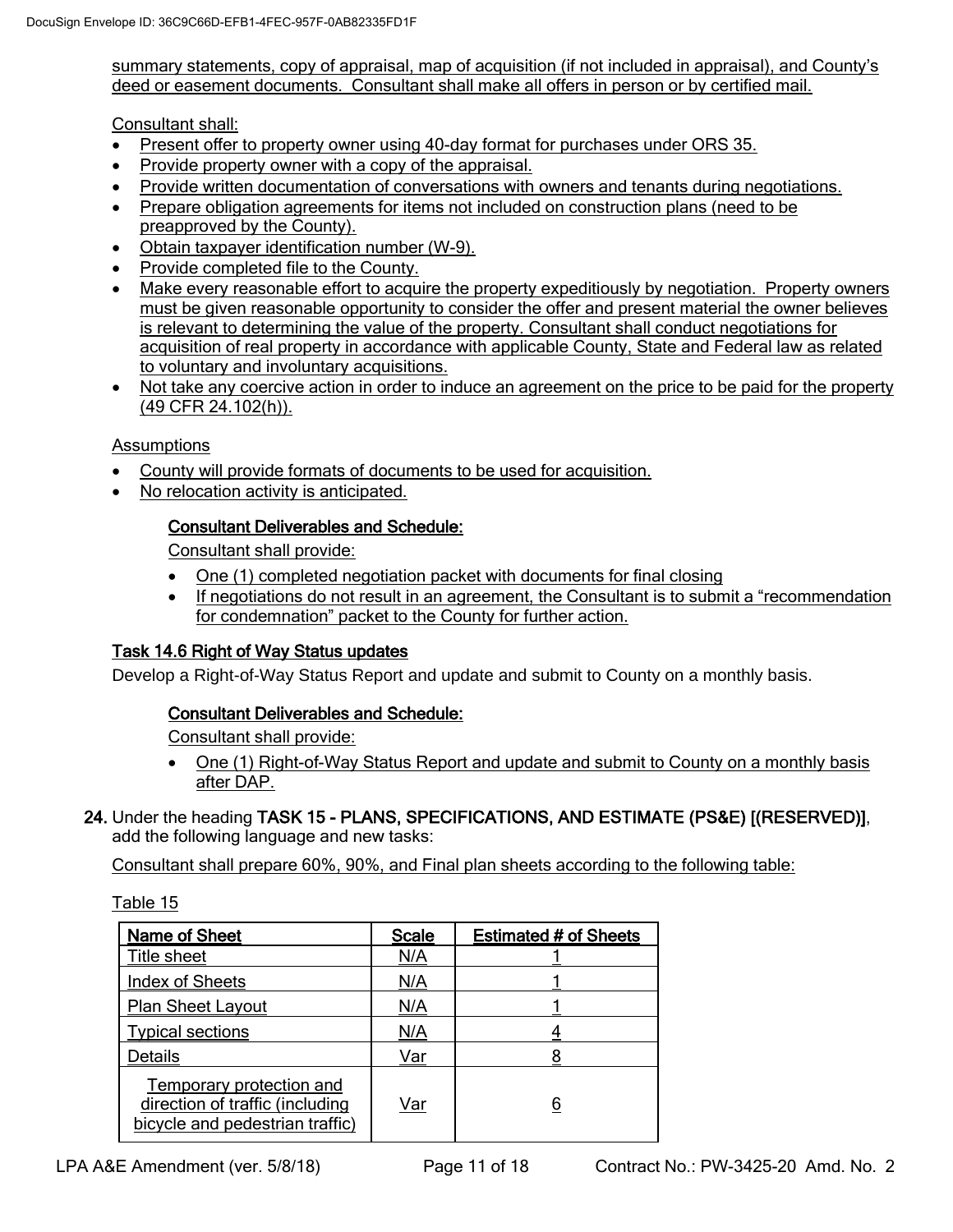| <b>Construction staging</b> | NTS |  |
|-----------------------------|-----|--|
| Roadway plans               | 60  |  |
| Roadway profiles            | 60  |  |
| Drainage plan/profiles      | 60  |  |
| Erosion control             | 60  |  |
| Drainage details            | Var |  |
| Pipe data sheet             | NTS |  |
| Sign and striping plans     | 60  |  |

# Task 15.1 Preliminary PS&E (60%)

Consultant shall prepare preliminary (60%) documents for the Project incorporating comments from DAP review (Phase 1, Task 13).

Consultant shall prepare drawings, per Table 15 above and:

- Reference Agency standard drawings and details.
- Prepare the Special Provisions Document Assembly form.
- Prepare construction cost estimate quantities and unit costs utilizing Agency standard bid items. Consultant shall prepare the estimate to include mobilization, contingency, and construction engineering (the percentages will be agreed to by both parties). The estimate must be based on unit prices utilizing ODOT and Consultant's historical bid information.

Consultant shall perform discipline-specific quality control (QC) checking and an independent senior review of the Preliminary PS&E deliverables in accordance with the PQP and shall utilize the sign-off process as described in Consultant's Quality Management Plan (QMP) prior to submission of Preliminary PS&E to the County.

Consultant shall address comments received and communicate with the County the proposed resolution to the comments. Consultant shall provide written response to address review comments received from the County on the DAP submittal.

# Consultant Deliverables and Schedule:

Consultant shall submit the following to the County according to the Project schedule developed in Task 1.2.

- Preliminary Plans (PDF)
- Special Provisions Document Assembly Form (PDF)
- Preliminary Construction Cost Estimate in Excel/Table format (PDF)
- Preliminary PS&E Review Comment Log with initial responses to the County within 2 weeks of receipt of comments.

# Task 15.2 Advance PS&E (90%)

This task includes preparation of advance plans, Special Provisions, construction cost estimate, risk assessment, and quality control reviews, as well as incorporating comments from previous reviews.

Note: For the bid package, Consultant will provide the plans, estimate (for the bid schedule), and technical specifications. County will provide the front-end contractual items (like the 100's) and assemble the bid package for advertising.

### Advance Plans:

Consultant shall prepare drawings, per Table 15 above and reference Agency standard drawings and details, and other related drawings.

Advance Special Provisions: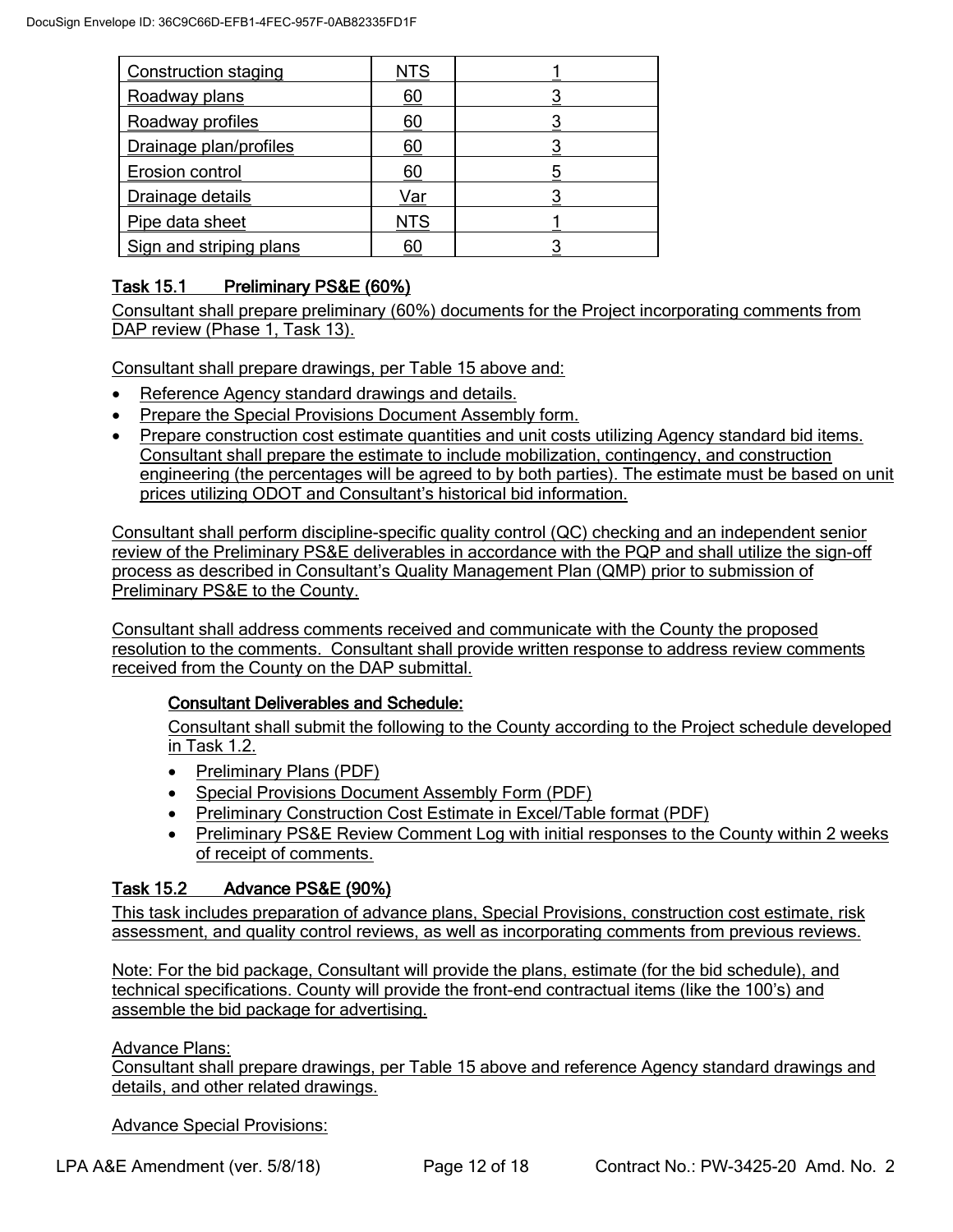Consultant shall update Project Special Provisions based on changes and clarifications to the Project design, as determined at DAP and in accordance with 2021 Oregon Standard Specifications for Construction as amended and ODOT Specification and Writing Style Manual. Consultant shall prepare the Special Provisions to the 90% level (the "Advance Special Provisions") in MS Word utilizing "Track Changes".

The Advance Special Provisions must incorporate the ODOT's boilerplate Special Provisions corresponding with the Project Bid Date. If a bid date has not been identified, Consultant shall use the most current boilerplate Special Provisions. Boilerplates, by bid date, can be found at the following website: [http://www.oregon.gov/ODOT/HWY/SPECS/Pages/Boilerplate\\_Special\\_Provisions.aspx](http://www.oregon.gov/ODOT/HWY/SPECS/Pages/Boilerplate_Special_Provisions.aspx)

### Advance Cost Estimate:

Consultant shall update the construction cost estimate quantities and unit costs utilizing Agency standard bid items to support the Advance Plans (the "Advance Cost Estimate"). Consultant shall prepare the estimate to include mobilization, contingencies, and construction engineering. The estimate must be based on unit prices utilizing County, ODOT and Consultant historic bid information.

Construction Schedule:

Consultant shall prepare a construction schedule, using the Critical Path Method (MS Project and PDF format) that outlines a reasonable Project construction sequence and time frames. The schedule must include anticipated material lead times, Project milestones and anticipated construction phasing and staging.

Advance PS&E Revisions/Corrections:

The County will submit a single electronic file of Advance PS&E Comment Log review comments to Consultant.

Consultant shall perform discipline-specific quality control (QC) checking and an independent senior review of the Advance PS&E deliverables in accordance with the PQP and shall utilize the sign-off process as described in Consultant's QMP prior to submission of Advance PS&E to the County.

Consultant shall address comments received and communicate with the County the proposed resolution to the comments. Consultant shall provide written response to address review comments received from the County on the Advance PS&E.

### Consultant Deliverables and Schedule:

Consultant shall submit the following to the County following the CPM's written approval (e-mail acceptable) of the Preliminary Plans (60%) (Task 15.1) per Project schedule developed in Task 1.2.

- Advance Plans (PDF)
- Advance Special Provisions in electronic format (MS Word, utilizing "Track Changes")
- Advance Construction Cost Estimate in electronic format (Excel and PDF)
- Construction schedule in electronic format (MS Project format and PDF)
- Comment response log for plans and specifications (In an Excel document)

# Task 15.3 Final PS&E Package (100%)

This task includes preparation of the Final PS&E package for bidding purposes. The final plans, Special Provisions, and construction cost estimate must incorporate all revisions agreed to and documented on the Advance PS&E Comment Log (Task 15.2).

Consultant shall perform discipline-specific quality control (QC) checking and an independent senior review of the Final PS&E deliverables in accordance with the PQP and shall utilize the sign-off process as described in Consultant's QMP prior to submission of Final PS&E to the County. The review sign-off page will be maintained in the project file and submitted upon request. Consultant shall review subconsultant deliverables for appropriateness related to Project description and scope prior to submitting to County.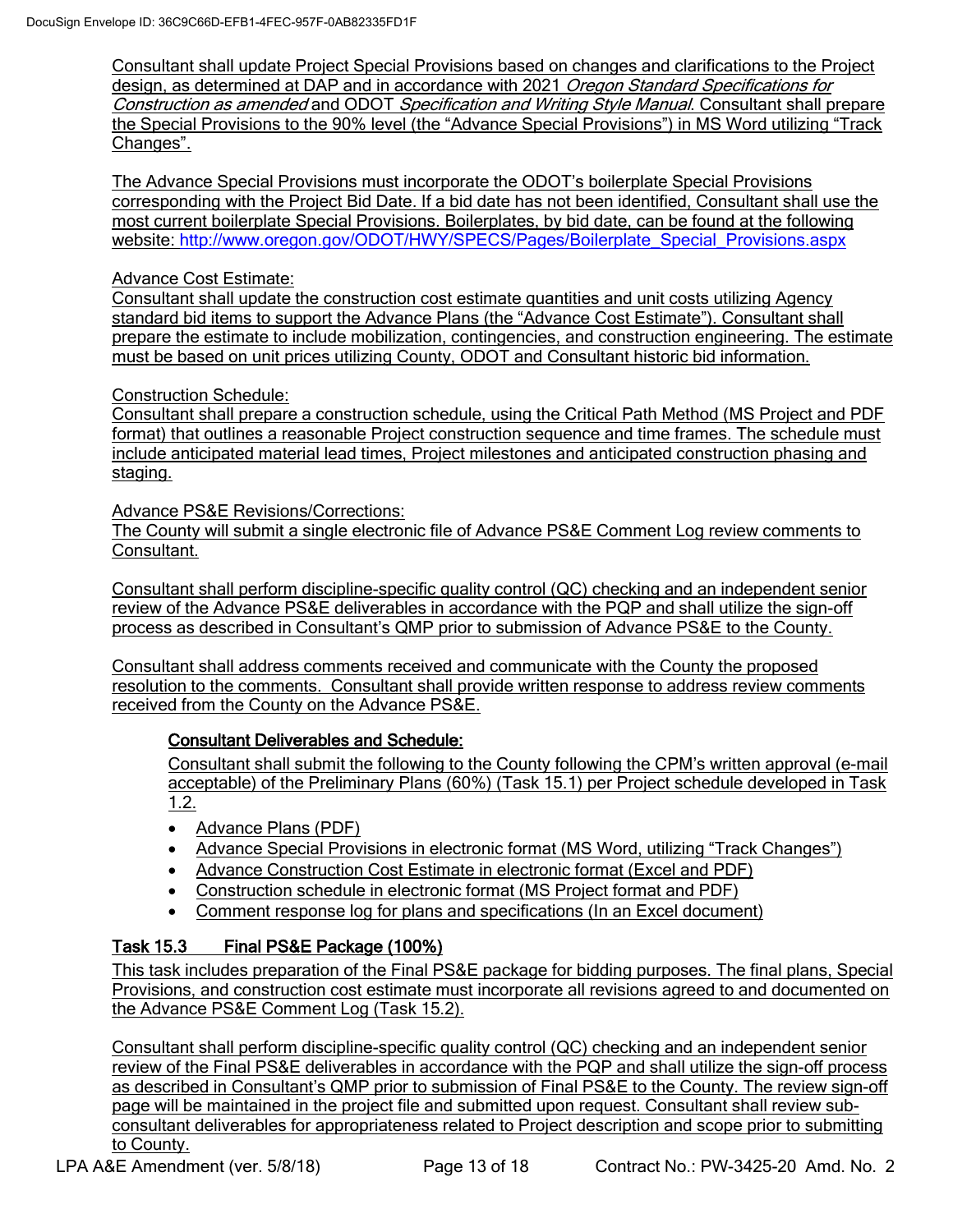Consultant shall coordinate with the CPM to ensure all deliverables required by the County for bidding are provided in a timely manner.

County will review final plan sheets and note any final revisions needed prior to preparation and submittal of Professional of Record (POR)-signed Final Plans within 2 weeks of receipt of documents from Consultant. Consultant shall incorporate final revisions into POR-signed Final Plans.

### Consultant Deliverables and Schedule:

Consultant shall submit the following to CPM in accordance with the Project schedule developed in Task 1.2:

|                                                                | <b>To County</b>  |  |
|----------------------------------------------------------------|-------------------|--|
| <b>Description</b>                                             | <b>Electronic</b> |  |
| Un-signed Final Design Plans (11 x 17)                         | <b>PDF</b>        |  |
| <b>Project Special Provisions</b>                              | Word & PDF        |  |
| POR Certification with all Special Provisions sections stamped | <b>PDF</b>        |  |
| <b>Cost Estimate</b>                                           | PDF & Excel       |  |
| CPM Construction Schedule (11 x 17 in color)                   | <b>PDF</b>        |  |
| NEPA Approval Documentation (delivered under Task 3)           | <b>PDF</b>        |  |
| ROW Certification (delivered under Task 14)                    | <b>PDF</b>        |  |
| Utilities Certification (delivered under Task 5)               | PDF               |  |

Consultant shall submit the following to CPM, no later than 2 weeks of receipt of comments on Draft Final Plans from the County:

- POR-signed Final Plans in PDF format
- Completed QA/QC documentation within one (1) week of request by the County.
- 25. Under the heading TASK 16 BID AND AWARD ASSISTANCE [(RESERVED)], add the following language and new tasks:

This task includes the preparation of addenda, as needed, and responding to questions during the bidding phase. Consultant shall respond to questions from County and Construction Contractors about the plans and specifications during the bidding process.

Note: It is assumed the County will advertise the project for bids, distribute bid packages to bidders, conduct the bid opening, and provide a tabulation of the bid results to Consultant. Consultant will assist County with evaluation of those bids and provide recommendations for any anomalies or irregularities as requested by CPM. During bidding, the CPM will be responsible to receive and respond to bidders question directly. Consultant shall provide responses to technical questions as requested by County.

### Task 16.1 Questions During Bidding

Consultant's Project Manager, or Consultant's designee(s) approved by County, shall assist County with questions regarding the bid documents and bid process. Consultant shall respond to all questions in writing within 3 day(s) to County Project Manager.

Consultant shall, during the bidding process, assist the County with the communications with Construction Contractors and suppliers in a manner that assures that no Construction Contractor or supplier is provided with information not in the bidding documents and that could provide a bidding advantage or disadvantage. Consultant shall prepare a written log to document conversations and questions asked by construction contractors or suppliers and the answers provided to the County. Consultant shall maintain the written log in the project file and provide upon request of the CPM.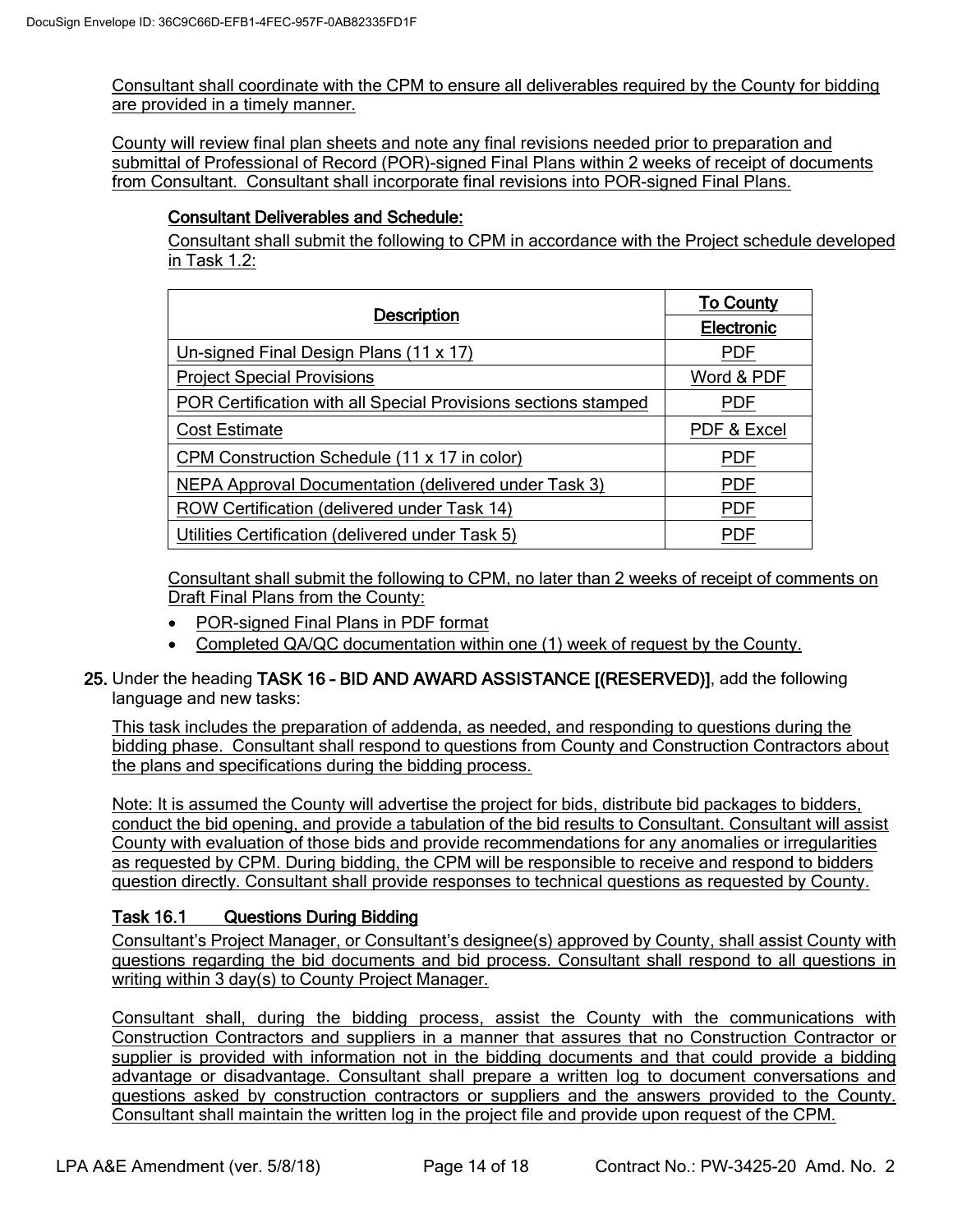### Consultant Deliverables and Schedule

Consultant shall provide:

• Written log of conversations, questions and answers, provided to CPM upon request.

# Task 16.2 Addenda to the Bid Documents (CONTINGENCY TASK)

This task identifies specific deliverables that the County, at its discretion, may elect to authorize Consultant to produce. Consultant shall only complete this Task 16.2 and the identified deliverables if written (email acceptable) NTP is issued by the County.

Consultant shall prepare up to 2 bid addenda to provide interpretation of construction documents.

If County chooses to authorize this work, Consultant shall submit Addendum documents within 5 calendar days from NTP unless a different timeframe is agreed to and stated in the NTP. Consultant shall prepare and deliver the addenda text in a Microsoft Word file. Consultant shall prepare and deliver stamped drawings in PDF format. Consultant shall coordinate reviews of addenda by CPM prior to submittal. Consultant shall not be responsible for distributing addenda to bidders. County will issue and distribute all addenda.

### Consultant Deliverables and Schedule:

Consultant shall provide:

• Bid document addenda; stamped PDF drawings; or special provision revisions

26. In Section F. CONTINGENCY TASKS, modify the Contingency Task Summary Table as follows:

| <b>Contingency Task Description</b>                             | NTE for                   | <b>Max</b>     | Method of      | <b>Total NTE</b> | <b>Fixed Fee</b> |
|-----------------------------------------------------------------|---------------------------|----------------|----------------|------------------|------------------|
|                                                                 | Each                      | Quantity       | Comp.          | Amount           |                  |
| 2.3.1 Supplemental Topographic                                  | \$5,362.79                | 1              | T&M            | \$5,362.79       | N/A              |
| Data Collection and Mapping                                     |                           |                |                |                  |                  |
| 3.4.2.1 Shoulder Material                                       | \$1,390.00                | 1              | T&M            | \$1,390.00       | N/A              |
| Investigation Work Plan and                                     |                           |                |                |                  |                  |
| <b>Health Safety Plan</b>                                       |                           |                |                |                  |                  |
| 3.4.2.2 Sample Collection and                                   | \$29,543.00               | 1              | T&M            | \$29,543.00      | N/A              |
| Reporting                                                       |                           |                |                |                  |                  |
| 7.7 Stormwater Operation and                                    | \$2,630.86                | <u>1</u>       | <b>T&amp;M</b> | \$2,630.86       | N/A              |
| Maintenance (O&M) Manual                                        |                           |                |                |                  |                  |
| [11.1 DAP Retaining Wall                                        | [\$36,252.79]             | $[1]$          | [T&M]          | [\$36,252.79]    | [N/A]            |
| Alternatives, Analysis and                                      |                           |                |                |                  |                  |
| <b>Preliminary Design1</b>                                      |                           |                |                |                  |                  |
| 16.2 Addenda to the Bid                                         | \$5,222.20                | $\overline{1}$ | <b>T&amp;M</b> | \$5,222.20       | N/A              |
| Documents                                                       |                           |                |                |                  |                  |
|                                                                 | [\$72,548.58]             |                |                |                  |                  |
|                                                                 | \$44,148.85               |                |                |                  |                  |
| <b>Total For Any Contingency Fixed-Fee Amounts:</b>             |                           | \$0            |                |                  |                  |
| Total NTE for Contingency Cost (and Fixed-Fee Amounts, if any): | [\$72,548.58] \$44,148.85 |                |                |                  |                  |

# END OF REVISIONS TO EXHIBIT A - STATEMENT OF WORK

- 27. Change Exhibit B, Section A(1) as follows: The dollar amount for Phase 1 T&M non-contingency Services is [\$710,042.82] \$1,108,758.91.
- 28. Change the first sentence of the last paragraph in Exhibit B, Section L as follows: The final BOC for Phase 1 Services (dated April 17, 2020 for the original Contract, September 17, 2020 for Amendment 1 and May 19, 2022 for Amendment 2) is not physically attached but is incorporated into this Contract by this reference with the same force and affect as though fully set forth herein.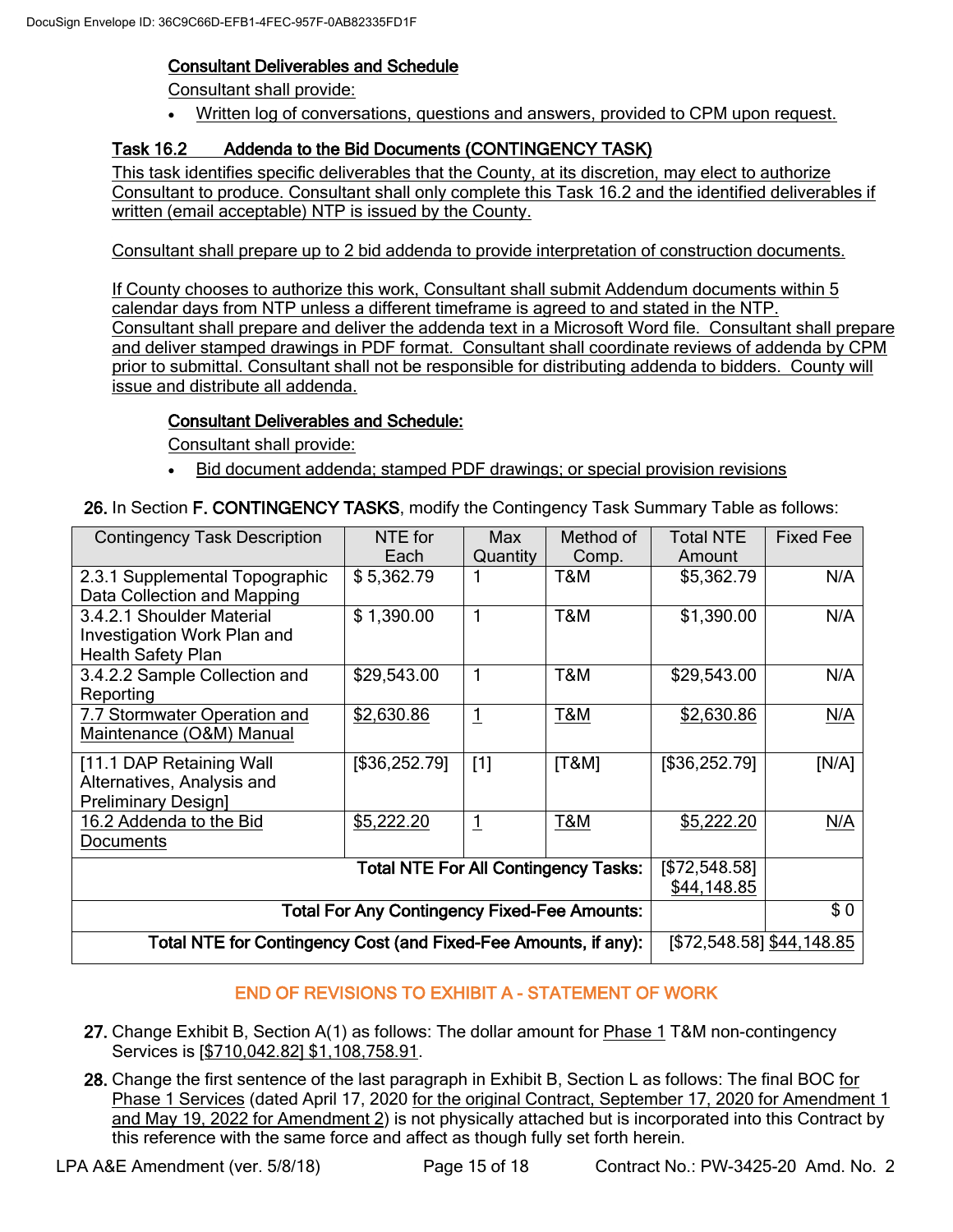- C. Except as expressly revised in this Amendment, or as previously amended, all other terms and conditions of the original Contract and any previous amendments are still in full force and effect.
- D. Amendment Information Table:

| Project Title: North Fork Road Slide Stabilization<br><b>City Project Number: 104678</b>                                                                                                                                                                     |                                        |                |
|--------------------------------------------------------------------------------------------------------------------------------------------------------------------------------------------------------------------------------------------------------------|----------------------------------------|----------------|
| <b>Project Location: Eastern Marion County Near Mehema</b>                                                                                                                                                                                                   | <b>Associated RFP Number: PW645-19</b> |                |
| Federal Aid Number: 1517414709601<br>No DBE Goal                                                                                                                                                                                                             |                                        |                |
| Prior total Not-to-Exceed ("NTE") amount for this Contract (including any previous<br>amendments and contingency amounts).                                                                                                                                   |                                        | \$802,562.92   |
| Net amount for this Amendment                                                                                                                                                                                                                                |                                        | \$370,316.36   |
| Total Not-to-Exceed ("NTE") amount for this Contract. This total includes: a) all<br>allowable costs and expenses, profit, and fixed-fee amount, if any; and b) \$44,148.85<br>for contingency tasks, each of which must be separately authorized by County. |                                        | \$1,172,879.28 |

# CONSULTANT CERTIFICATIONS

# A. Any individual signing on behalf of Consultant hereby certifies under penalty of perjury:

- Consultant has provided its correct TIN to County;
- Consultant is not subject to backup withholding because (a) Consultant is exempt from backup withholding, (b) Consultant has not been notified by the IRS that Consultant is subject to backup withholding as a result of a failure to report all interest or dividends, or (c) the IRS has notified Consultant that Consultant is no longer subject to backup withholding; and
- s/he is authorized to act on behalf of Consultant, s/he has authority and knowledge regarding Consultant's payment of taxes, and to the best of her/his knowledge, Consultant is not in violation of any Oregon Tax Laws. For purposes of this certification, "Oregon Tax Laws" means a State tax imposed by ORS 320.005 to 320.150 and 403.200 to 403.250, ORS Chapters 118, 314, 316, 317, 318, 321, and 323; and local taxes administered by the Department of Revenue under ORS 305.620.

### B. Any individual signing on behalf of Consultant hereby certifies they are authorized to sign this Amendment and that:

- Consultant has read this Amendment, understands it, and agrees to be bound by its terms and conditions.
- Consultant understands and agrees that various documents are not physically attached, but are incorporated by reference and have the same force and effect as if fully set forth herein.
- Consultant understands and has provided to all Associates the COI Disclosure Form available at: [https://www.oregon.gov/ODOT/Business/Procurement/Pages/PSK.aspx.](https://www.oregon.gov/odot/Business/Procurement/Pages/PSK.aspx) Consultant and (to the best of the undersigned's information, knowledge and belief) Consultant's Associates are in compliance with the disclosure requirements of the COI Disclosure Form and have no conflicts of interest to disclose. If disclosures regarding this Amendment or the related Project are required per the COI Disclosure Form, Consultant has made such disclosures to City on a properly prepared and submitted form and, if determined necessary by City or ODOT, a mitigation plan has been approved by City and ODOT. (a) No Federal appropriated funds have been paid or will be paid, by or on behalf of Consultant, to any person for influencing or attempting to influence an officer or employee of any agency, a Member of Congress, an officer or employee of Congress, or an employee of a Member of Congress in connection with the awarding of any Federal contract, the making of any Federal grant, the making of any Federal loan, the entering into of any cooperative agreement, and the extension, continuation, renewal, amendment, or modification of any Federal contract, grant, loan, or cooperative agreement.

(b) If any funds other than Federal appropriated funds have been paid or will be paid to any person for influencing or attempting to influence an officer or employee of any agency, a Member of Congress, an officer or employee of Congress, or an employee of a Member of Congress in connection with this Federal contract, the undersigned shall complete and submit [Standard Form-LLL, "Disclosure Form to Report](https://www.gsa.gov/cdnstatic/SFLLL_1_2_P-V1.2.pdf?forceDownload=1)  [Lobbying,"](https://www.gsa.gov/cdnstatic/SFLLL_1_2_P-V1.2.pdf?forceDownload=1) in accordance with its instructions.

(c) This certification is a material representation of fact upon which reliance was placed when this transaction was made or entered into. Submission of this certification is a prerequisite for making or entering into this transaction imposed by section 1352, title 31, U.S. Code. Any person who fails to file the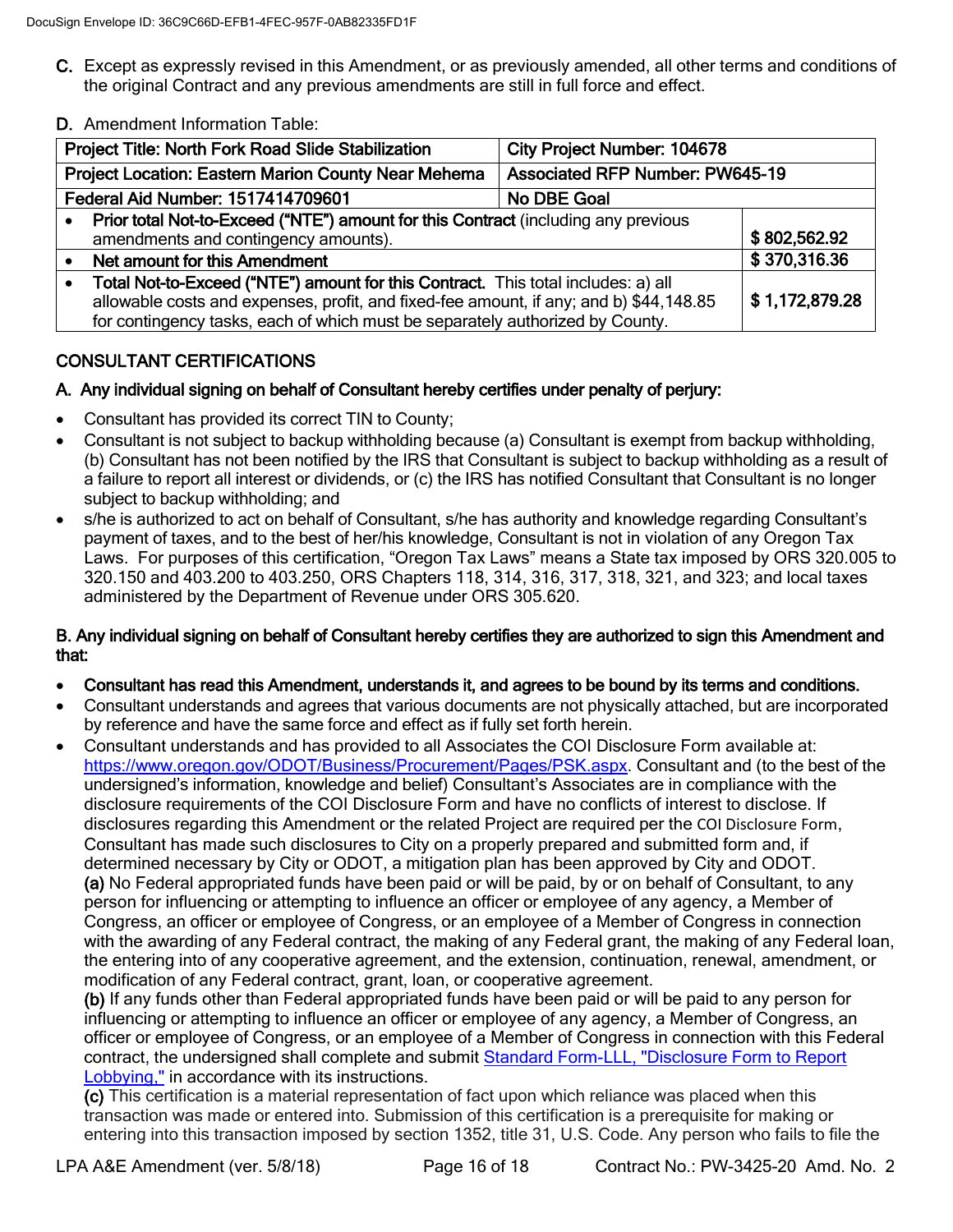required certification shall be subject to a civil penalty of not less than \$10,000 and not more than \$100,000 for each such failure.

(d) Consultant shall require that the language of this certification be included in all subcontracts in excess of \$100,000 at all tiers and that all such subcontractors shall certify and disclose accordingly.

- Consultant is an independent contractor as defined in ORS 670.600 and as described in [IRS Publication](https://www.irs.gov/pub/irs-pdf/p1779.pdf)  [1779.](https://www.irs.gov/pub/irs-pdf/p1779.pdf)
- In the event that Consultant is a general partnership or joint venture, Consultant signature(s) on this Amendment constitutes certifications to the above statements pertaining to the partnership or joint venture, as well as certifications of the above statements as to any general partner or joint venturer signing this Amendment.

This Amendment shall not become effective and no Payment shall be made for Services that are performed before all necessary governmental approvals have been obtained, the Amendment is fully executed, and Notice-To-Proceed has been issued by County.

Counterparts: The Amendment may be executed in several counterparts, all of which when taken together shall constitute one agreement binding on all Parties, notwithstanding that all Parties are not signatories to the same counterpart. Each copy of the Amendment so executed shall constitute an original.